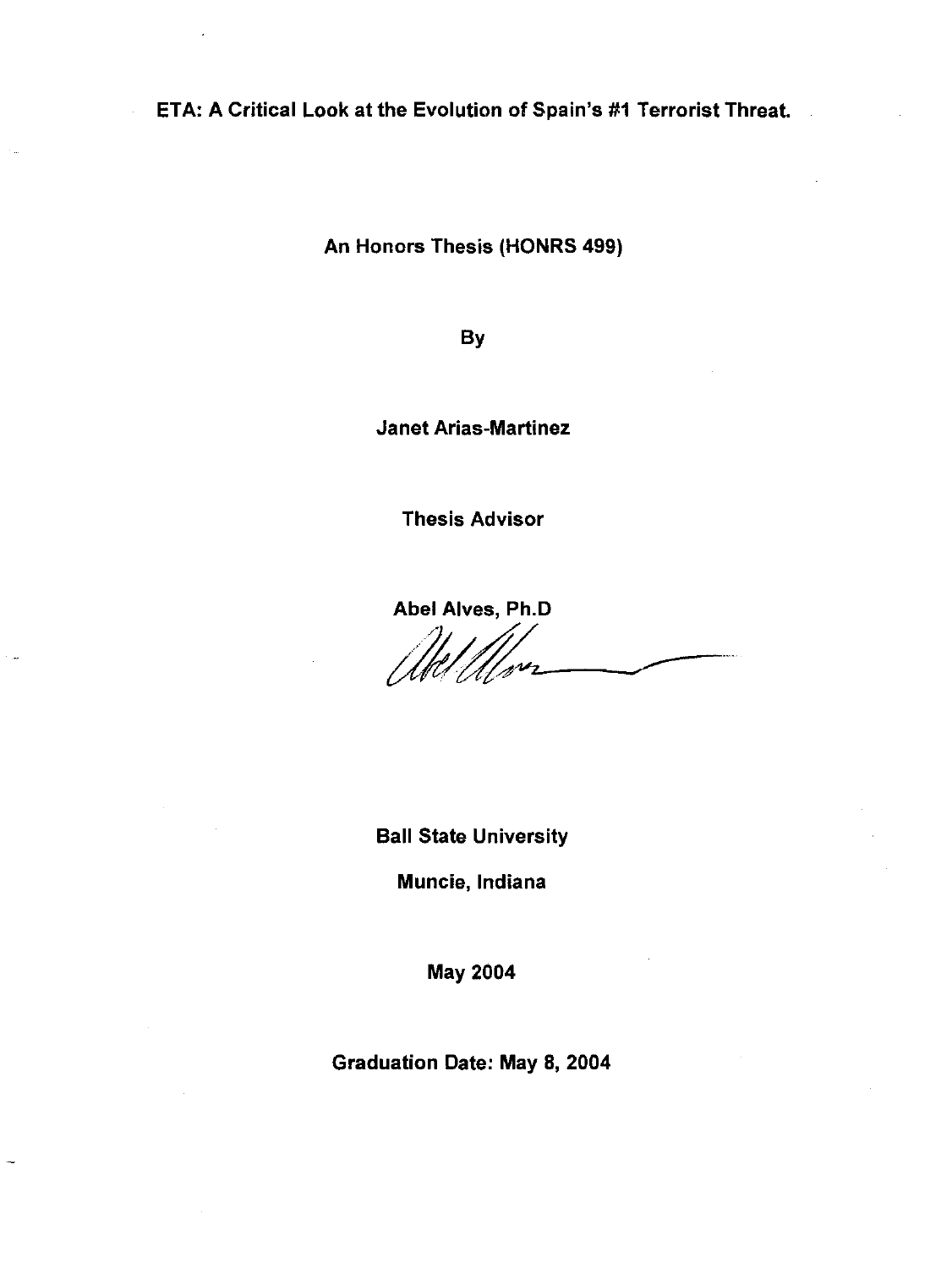Acknowledgements

This scrap of a thesis would not have even been submitted to my beloved Honors College at Ball state University without the help of the following good souls:

Dr. Abel Alves, my willing and enthusiastic thesis advisor, who was able to channel extraordinary patience and inspiration while working with me. It was through Dr. Alves that I was even able to approach the topic of ETA and Basque Nationalism, and it was thanks to Dr. Alves that I was able to move beyond the madness of studying abroad in Spain while trying to graduate and write a small and final sample of my almost-brilliance.

Dr. Anthony Edmonds, my ever-patient History advisor, occasional Honors professor, and ever-present source of imaginative humor and direction. His endless understanding of my chaotic yet productive circumstances helped me pass that threshold to become yet another survivor/alumnus of Ball state University, with a "minor in Edmonds' studies."

Ms. Elizabeth Cook, director of the AHA International's Segovia, Spain program, who graciously allowed me access to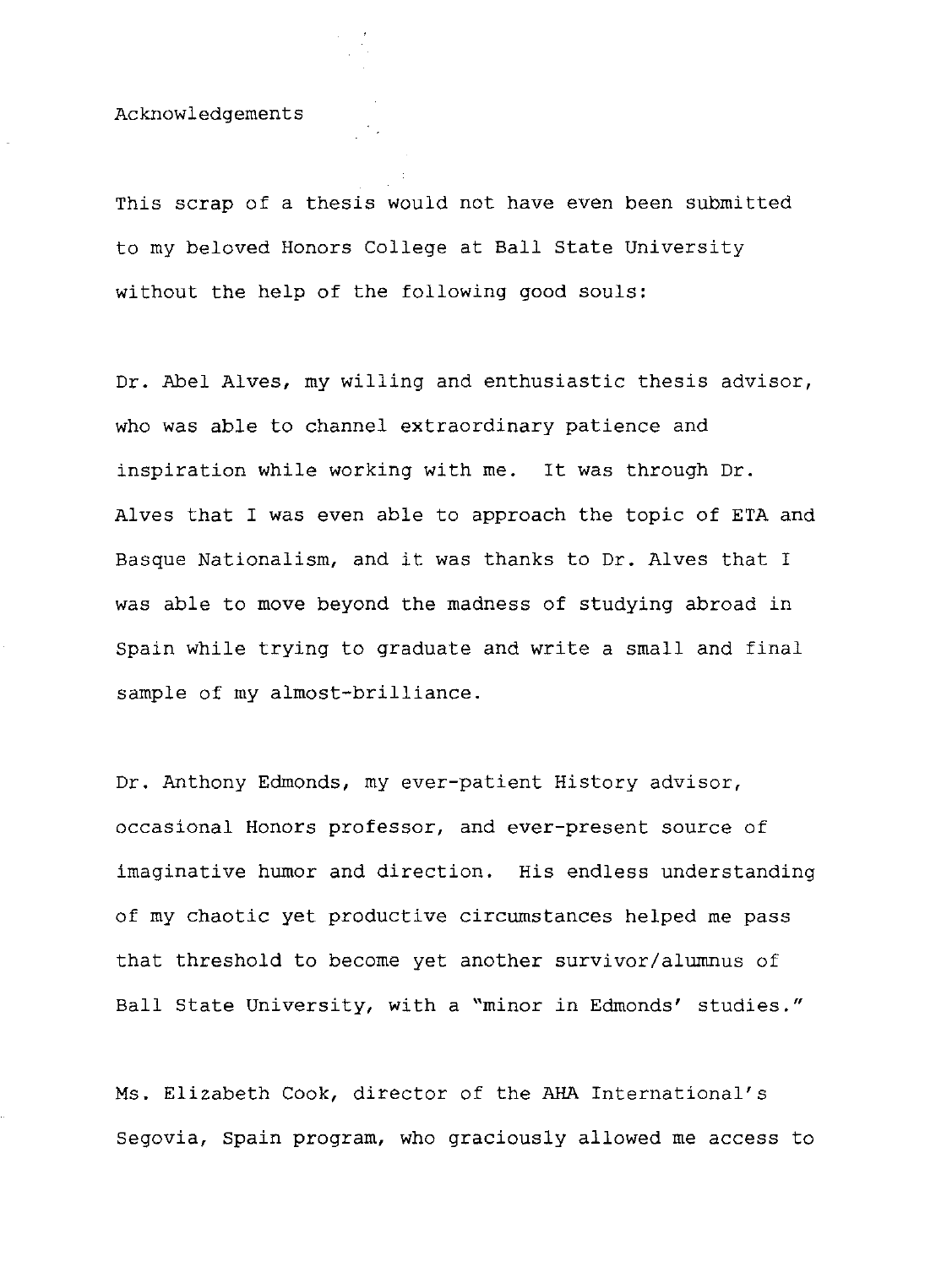that rare luxury in Spain, computer/internet access, with which this thesis, however brief, could not have been possible.

Señora María Luisa Presa, of Segovia, Spain - who engaged me first as a conversation partner, then as an acquaintance, and finally as a confidant. It was her insight into Spanish society (and its library system) as well as her generosity with that Spanish luxury of internet access that allowed me to write this thesis.

Although this thesis is by far not my best work, it is my last for Ball State University, and I prefer to see it as a sign of how the learning process does not end here - it does (and will) go on.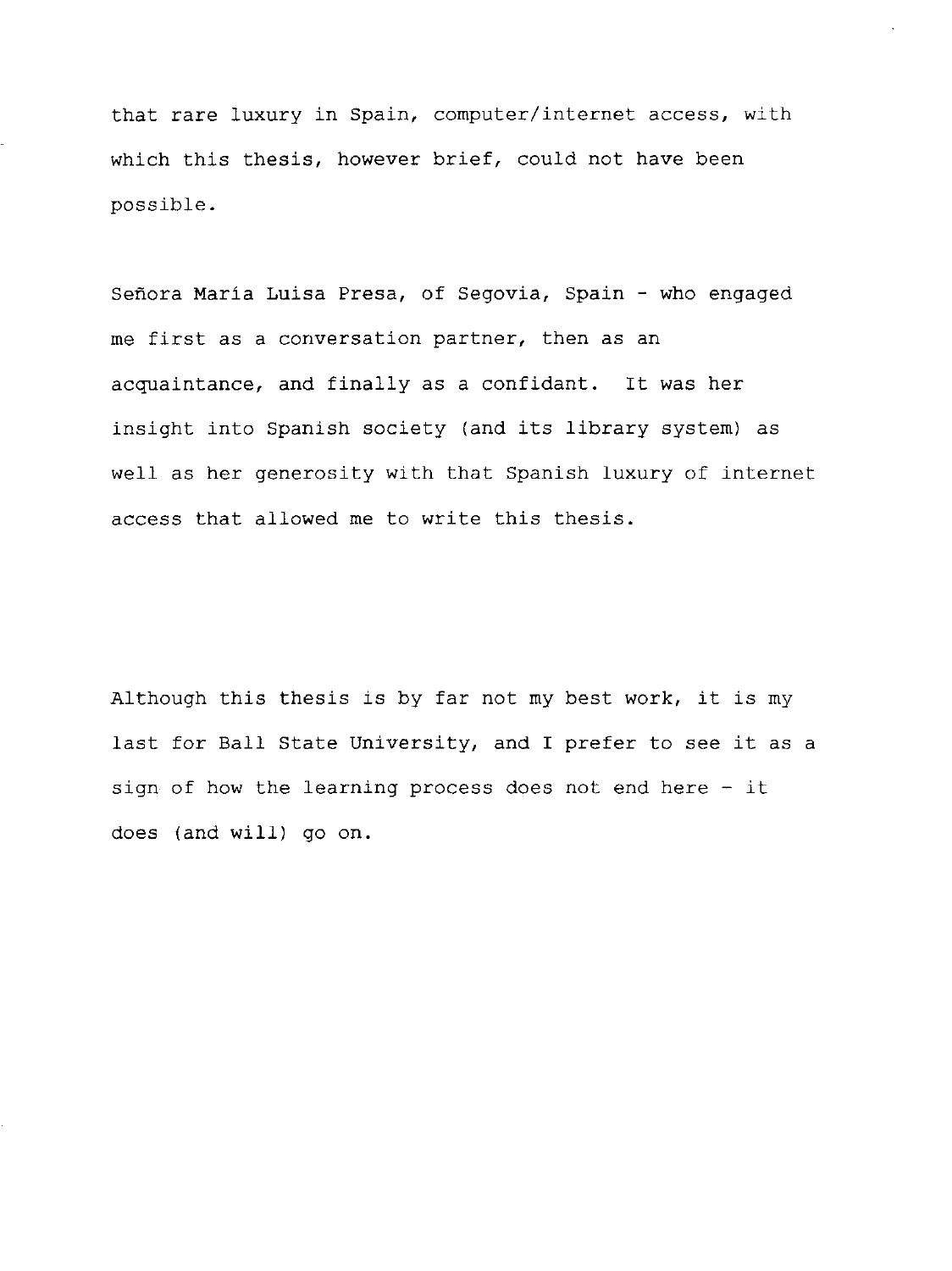#### Abstract:

As a result of events that occurred hundreds of years ago, affecting a people that have long prided themselves in being culturally impenetrable, nationalism has morphed into a seemingly unstoppable guerrilla-style force that has terrorized mainland Spain for over fifty years - ETA (Euskadi Ta Askatasuna).

# **Summary ETA: A Critical Look at the Evolution of Spain's #1 Terrorist Threat.**

### **Ball State University**

Section 1

### **Basque nationalism in Spain, from its inception to 1959**

In order to comprehend the basis for Basque nationalism, one must have a workable knowledge of the history of the Basque country, or "el Pais Vasco". (PNV website) Because the southern Basques had supported the Carlists<sup>i</sup> in order to preserve their "Fueros," the Basque country was punished, ultimately by the abolishment of the beloved "Fueros." This blatant disregard for the Basque medieval laws was seen by many as not only an insult, but an attack on the Basque way of life and its priorities, highlighted by the following phrase in Euskera, or Basque: "Jangoikoa et Legizarra" or "Dios y Fueros" in Spanish. (Payne 15)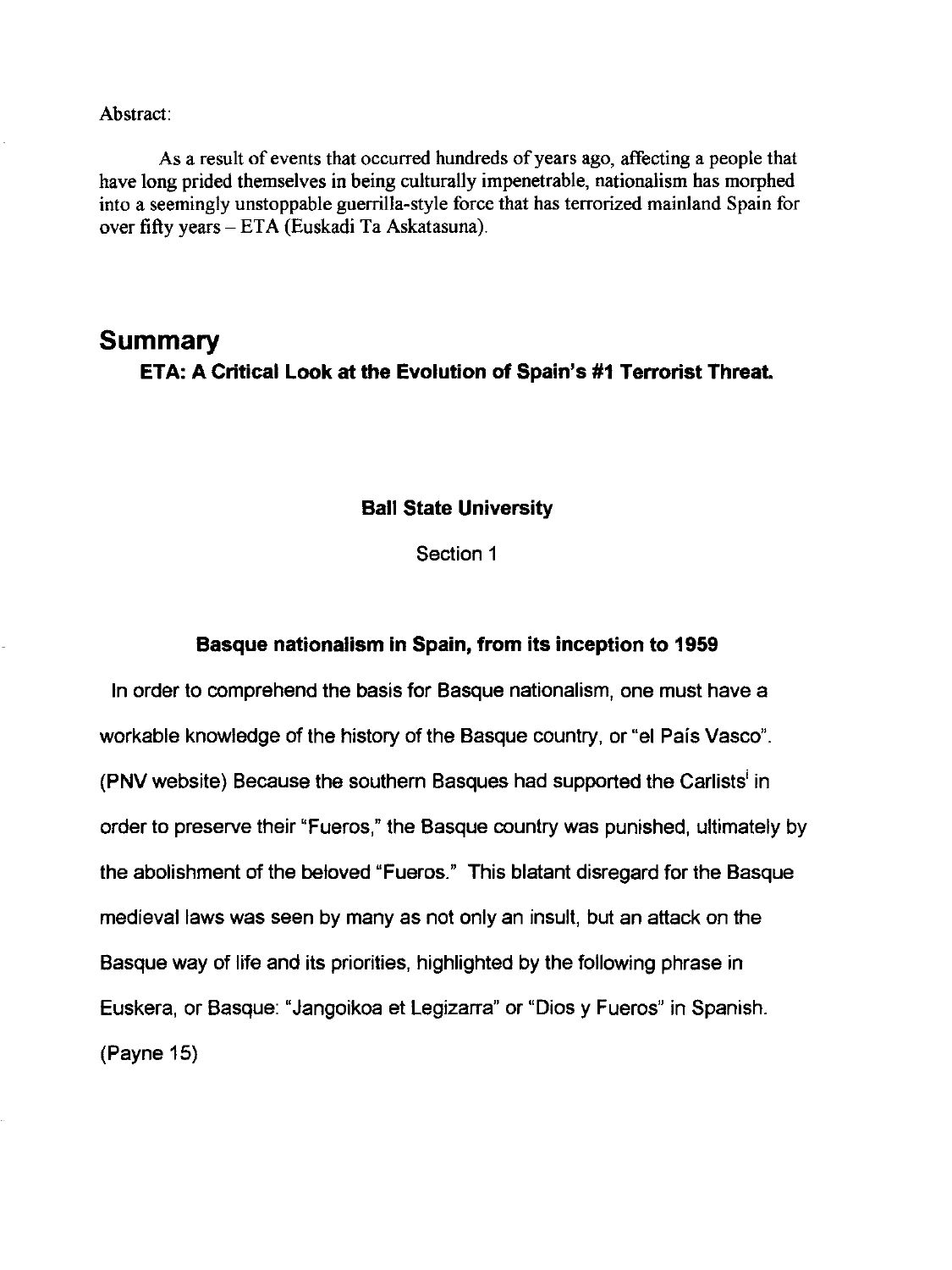Following the end of the Carlist wars, in a manner comparable to the way Spanish conquistadores attempted to impose their culture on the indigenous peoples of Latin America, the Spanish government descended upon the Basque country with new structures, rules, and regulations. (PNV website)

(PNV website) About half of the 2.1 million residents of the three provinces that make up the autonomous Basque region speak fluent Basque or understand some of the language. Basque nationalists include other areas with smaller Basque-speaking minorities, the Spanish province of Navarre, and three departments in southwest France in their vision of a Basque homeland." (Payne 109)

In English, this title translates to the Basque Nationalist Party, and its founder, Sabino de Arana, was among the inciters of early Basque nationalism in Bilbao, Basque Country.

Since the death of Arana in the 1920s, other organizations like the ELAISOV, a Basque nationalist workers' union, and the "batzokis" (centers where members could organize events) helped drive the PNV's ideology into perpetuity and allow the Party to be the foremost political presence in Basque Country. However, it must be noted that, unlike in earlier times when the Basques went virtually unaffected by the problems occurring elsewhere in Spain, the power struggle between those of the Second Spanish Republic and the impending Franco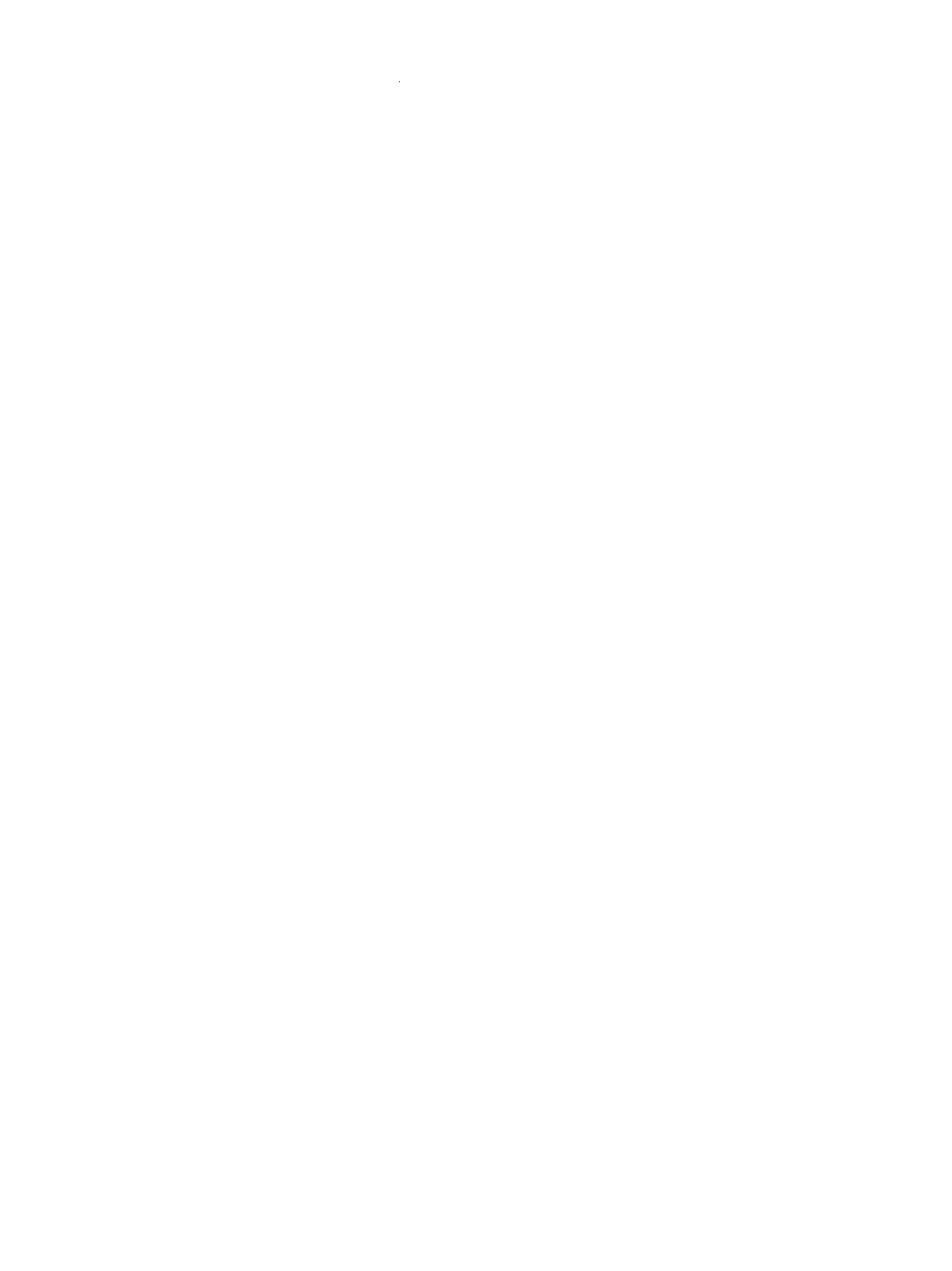regime directly and violently impacted the PNVand the Basque people. (PNV website)

As time progressed, the **PNV** restructured itself to reflect the changes that were occurring in and around the Basque Country. After the civil war that left Spain in shambles came to and end on 1939, this now-underground Basque nationalism prompted more and more Basques to join the **PNV,** with the intention to fight against the new Francoist regime. (PNV website)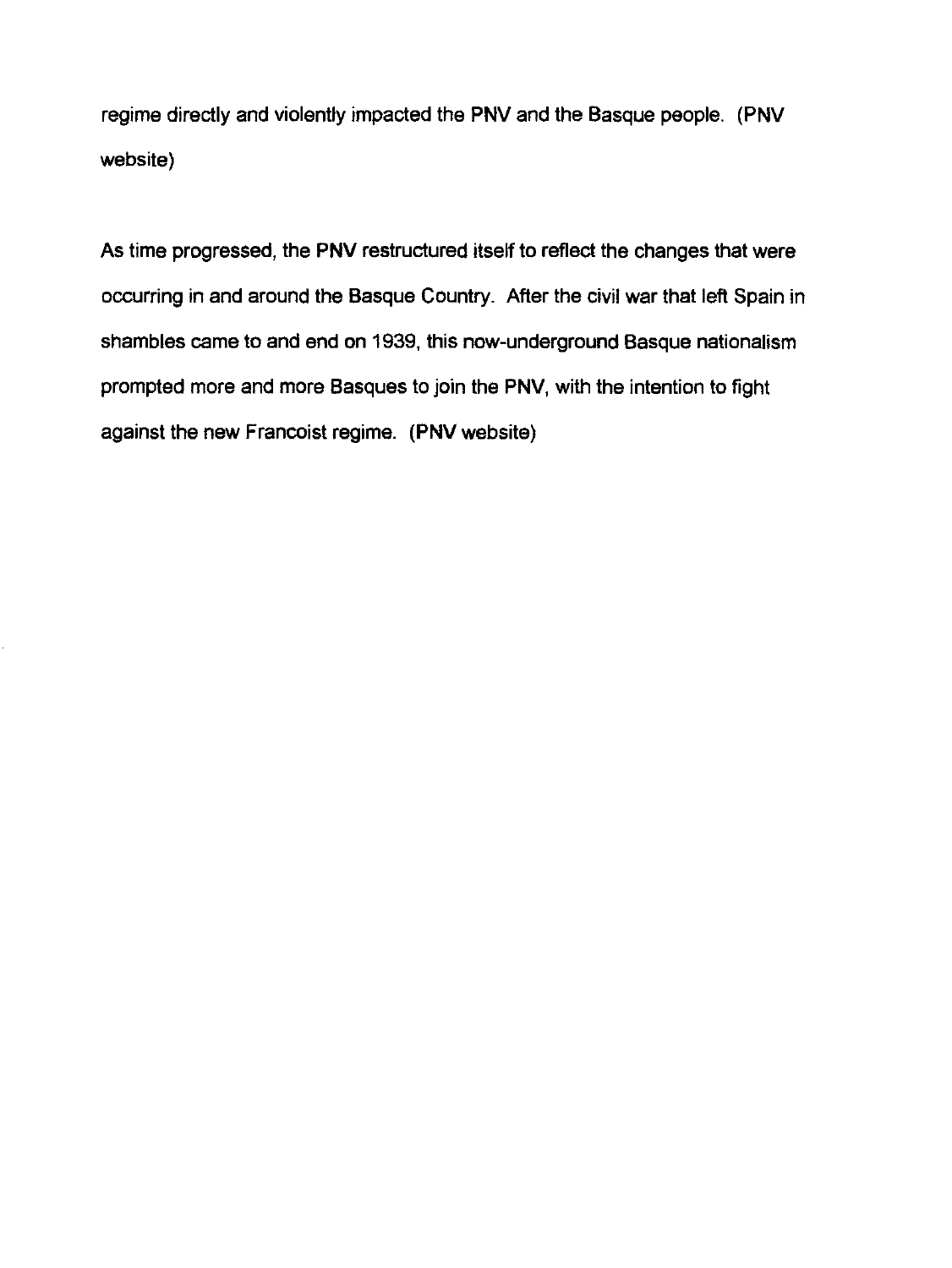#### ETA, 1959 to present

ETA, or Euzkadi ta Askatasuna, translates to "Basque Fatherland and Liberty" in English. Vaguely Marxist in nature, ETA had its origin in a nationalist group, EKIN, formed as a result of the moderate actions of the Partido Nacionalista Vasco (PNV, Basque Nationalist Party) during the Franco regime. EKIN was founded by young activists from Bizkaia and Gipuzkao, in Pais Vasco, (Basque Country), who felt that the PNV was not acting energetically enough to advance the Basque cause. ETA's present demands include self-determination for the Basque homeland, or Euskadi, the integration of the Navarre region into said homeland, and the shifting of currently incarcerated ETA activists so that they may serve their sentences in the Basque region. ETA's political arm, Herri Batasuna, has been instrumental in battling the general perception of ETA being a one-sided terrorist group, but their use of fear tactics and conspicuous methods of violence has led to the banning of Herri Batasuna's activity, as well as the banning of several Basque-language newspapers that sympathize with ETA's cause. ETA's widespread infamy was useful in securing international cooperation with the Spanish government in arresting ETA operatives and dismantling future terrorist attacks. Their present-day influence is not what it was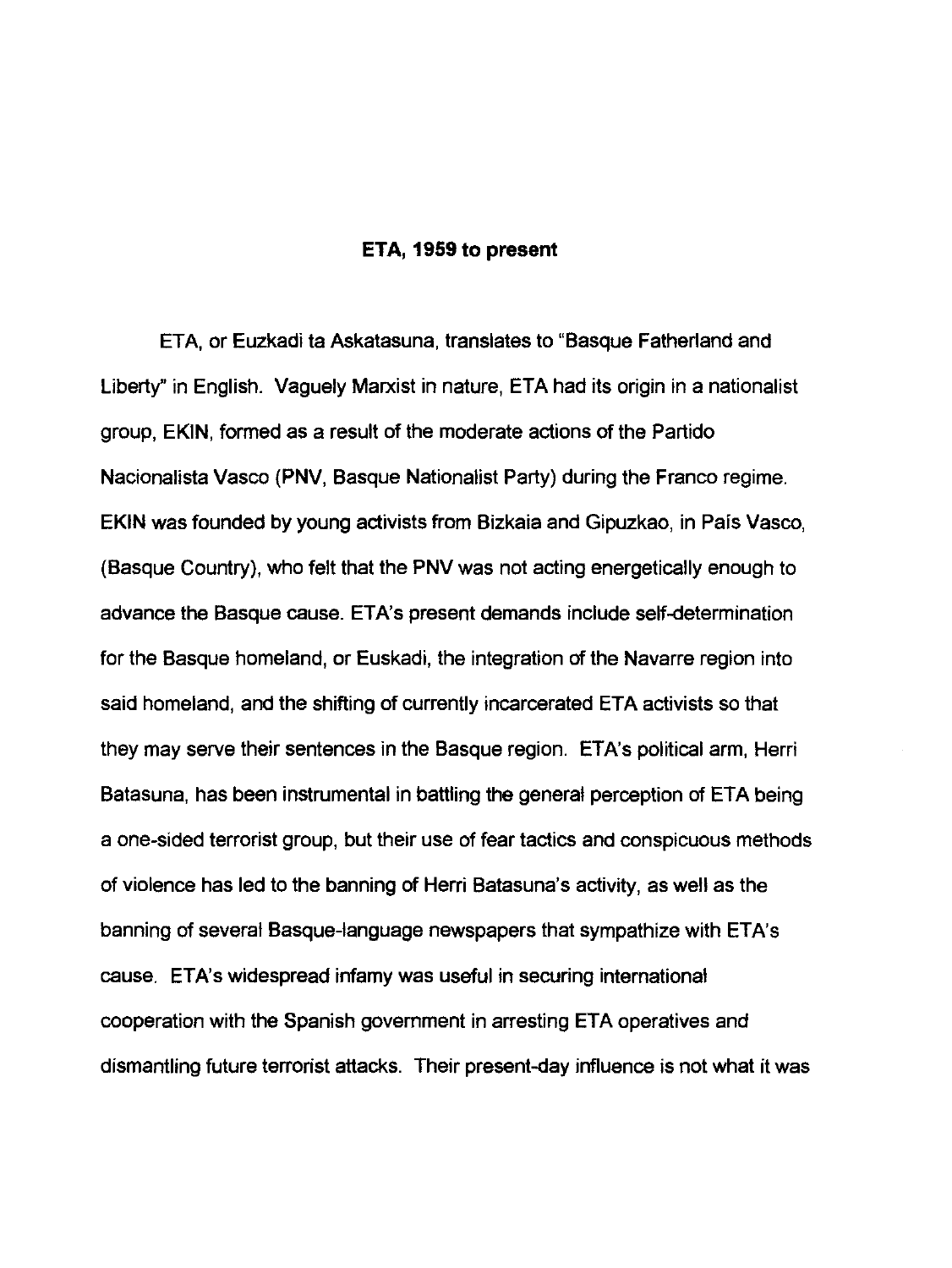decades ago, but they have left a past littered with their victims, and now the Spanish people call for peace.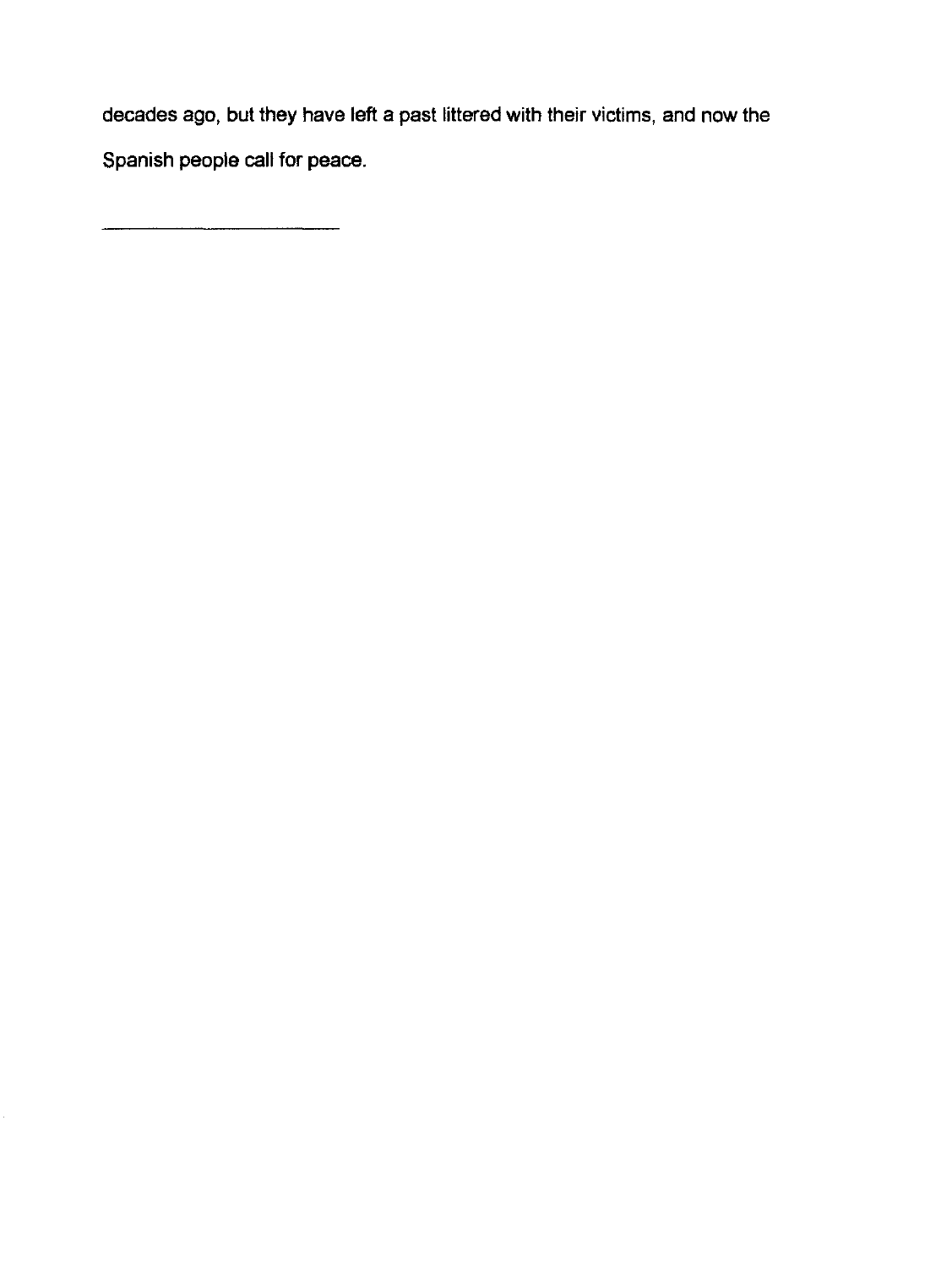Author's commentary:

"When in Rome, do as the Romans do." Dissect this phrase and you may find that one meaning could be drawn from it - the individual must delve into the culture and interests of the majority before claiming to have fully experienced the host culture. In my study abroad experience in Segovia, Spain, I experienced first-hand both the sentiments and the historical background that contribute to the phenomenon of Spanish regional nationalism, as well as viewed first-hand the effects of long-term terrorist activity. Therefore, it seemed only fitting that I tackle in this project the ever-changing topic of Basque nationalism, its evolution, the formation of the Basque terrorist group ETA and its activity in the past fifty years, as well as the topic of public support for ETA and the current state of affairs this year, 2004.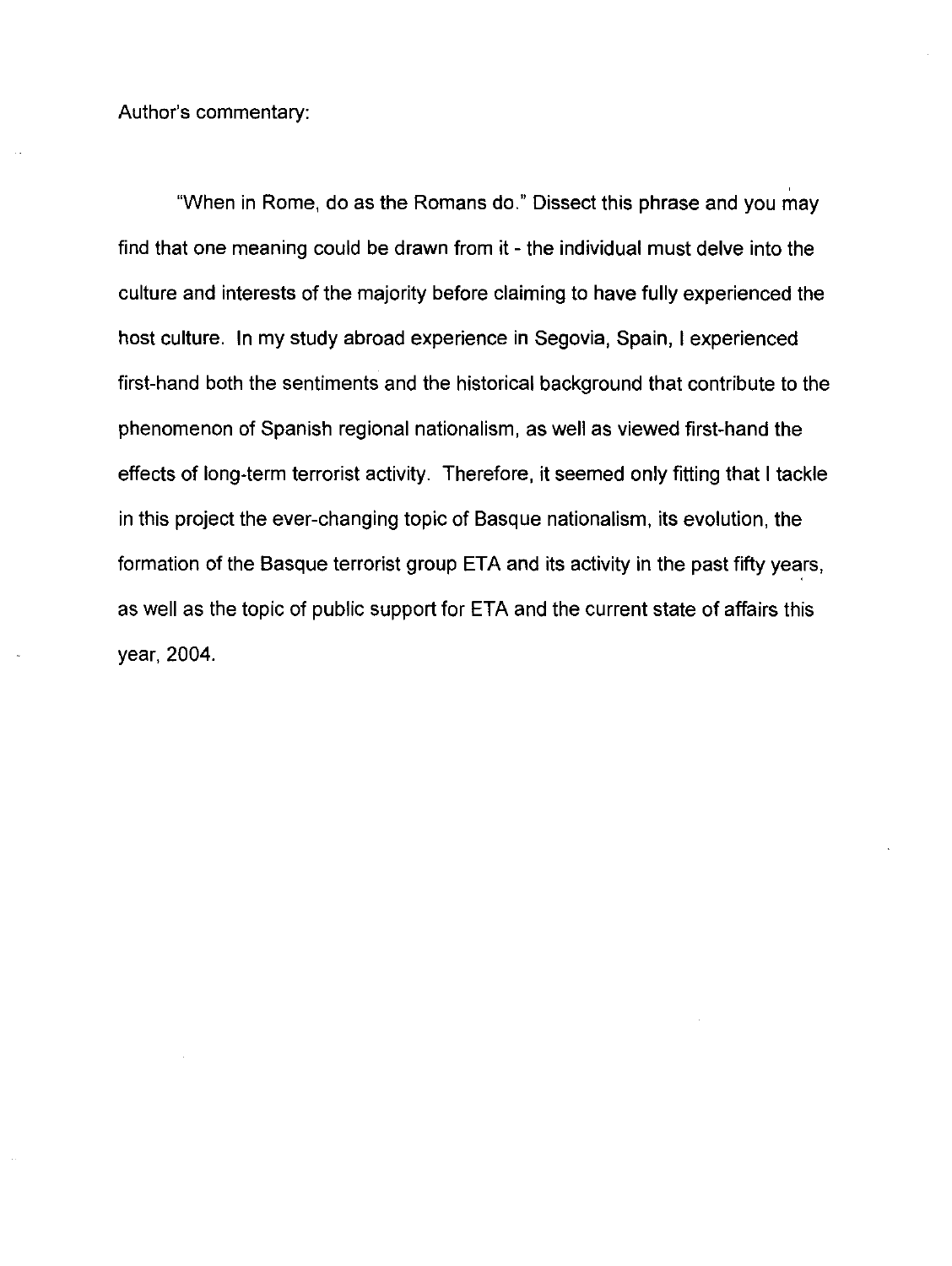#### Basque nationalism in Spain, from its inception to 1959

In order to comprehend the basis for Basque nationalism, one must have a workable knowledge of the history of the Basque country, or "el Pais Vasco". "The Basque people, formed as such since [the end of the last glacial epoch, approximately ten-thousand years ago], with its own culture and language, Euskera or Basque, possibly the oldest in Europe, has managed to survive, maintaining its own identity, while seeing other cultures, kingdoms, and empires that placed it in danger appear and disappear over the millennia. (e.g.: Celts, Iberians, Romans, Visigoths, and Arabs.)" This closed society, as discussed above, was able to conserve their own apolitical existence until "a common law system had been established in written form by the end of Middle Ages, into their respective jurisdictions, knows as "Fueros".<sup>1</sup> These were their own constitutions, a set of basic rules that preserved their sovereignty and governed their coexistence."

Such was the individuality of the Basque Fueros that the mere act of being born in Basque Country guaranteed noble status and women had legal status separate from men. Paying taxes to the Spanish crown was not an obligation for Basque-folk and their local government had a more democratic twist, in the form of public elections, than the reigning authoritarian government in existence in Spain. Overall, there was a marked progressiveness and distinctiveness in the way the Basque Country governed itself, which lent itself to the upcoming nationalism. (PNV website) (Sullivan 4)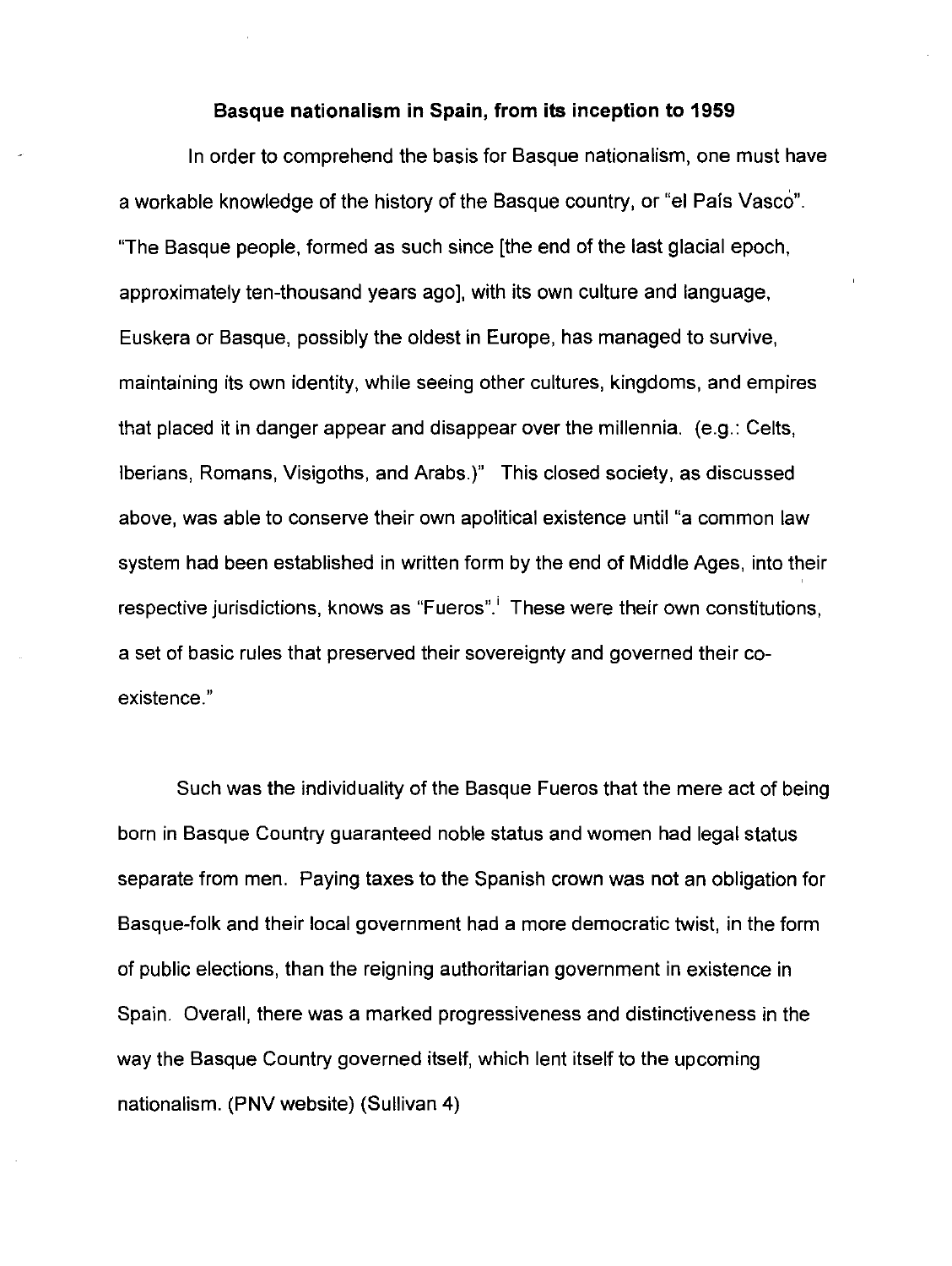Other factors that prompted the impending separatist/nationalist attitudes on the part of the Basque people were entwined with the political developments that occurred over the course of nineteenth century. After the Carlist wars<sup>ii</sup> culminated in the late 1800s, those who supported the Carlists, who had lost, were punished. Because the southern Basques had supported the Carlists<sup>iii</sup> in order to preserve their "Fueros," the Basque country was punished, ultimately by the abolishment of the beloved "Fueros." This blatant disregard for the Basque medieval laws was seen by many as not only an insult, but an attack on the Basque way of life and its priorities, highlighted by the following phrase in Euskera, or Basque: "Jangoikoa et Legizarra" or "Dios y Fueros" in Spanish. In other words, God and laws. This indicates the root of the resentment of the rest of the Spanish nation. (Payne 15)

Following the end of the Carlist wars, in a manner comparable to the way Spanish conquistadores attempted to impose their culture on the indigenous peoples of Latin America, the Spanish government descended upon the Basque country with new structures, rules, and regulations. For example, there was a new imposed suffrage based on the ownership of property or tax assessment, which limited the numbers that attained suffrage under the old system. Furthermore, in regards to youth, many were forced to do military service with the Spanish armed forces, without being able to understand the language of their commanders. For those even younger children still in school, Spanish teachers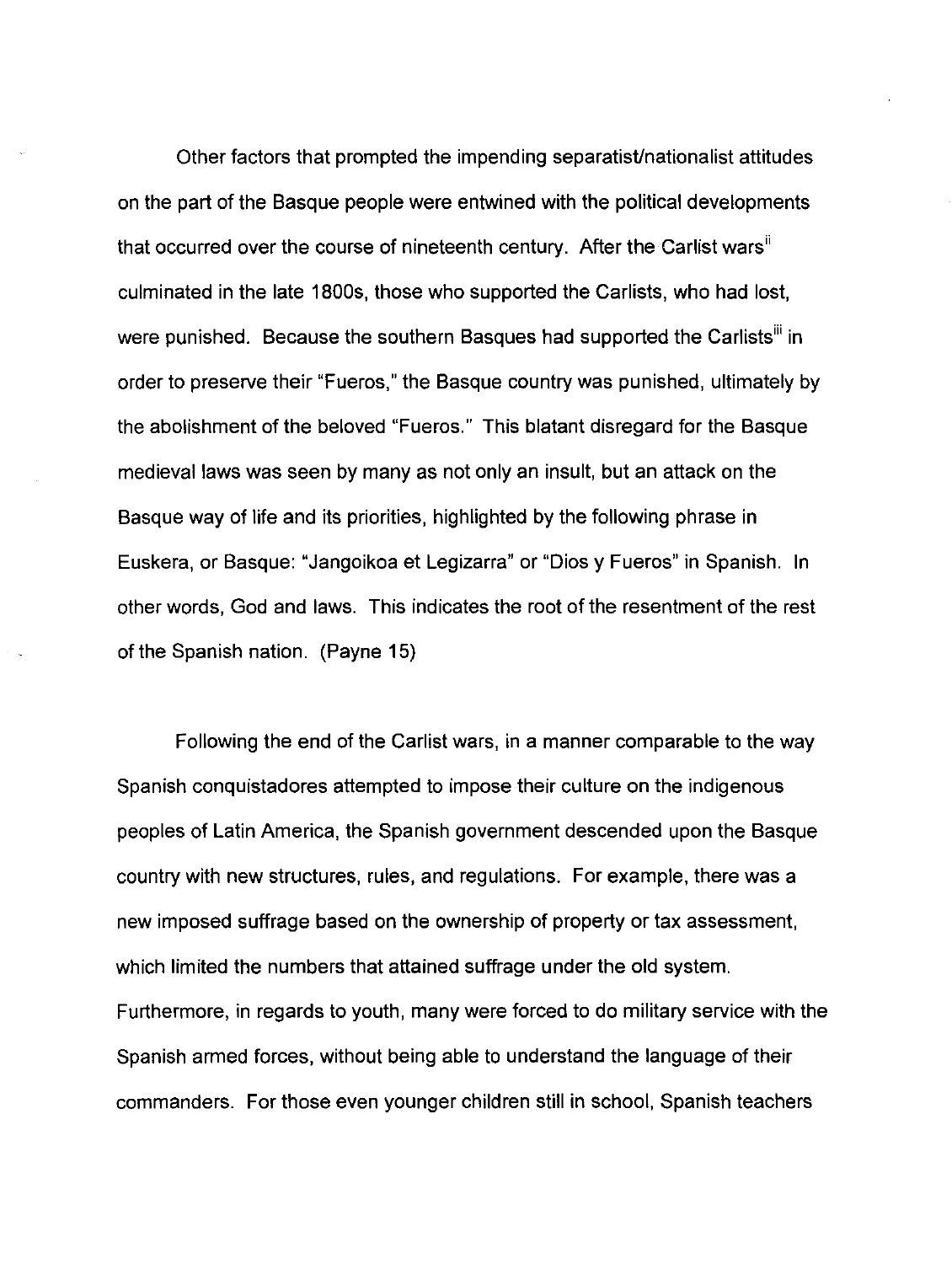with no knowledge of their students took over their education and took to punishing the children for their own lack of comprehension. (PNV website)

These changes and many others were complemented by a wave of industrialization that seized the Basque Country, as well as Catalonia, Madrid, and other select areas of Spain. This industrialization, which dealt primarily with mining and steel production, brought about an upsurge in employment opportunities that attracted other Spanish nationals to the Basque Country from as far south as Andalucia. This wave of "immigrants" was not welcomed by many of the Basques and fed into the anti-Spanish sentiment that was already growing in that part of the Iberian Peninsula. (PNV website) (Ministry of Interior website)

The following quote by George Bernard Shaw best embodies the sociopolitical situation facing Spain and the Basque Country at this time: "A healthy nation is unaware of its nationality, like a healthy man is unaware of his bones. But if you fracture the nationality of a nation, it will not think of anything else except repairing it. It will not listen to any reformer, nor philosopher, nor preacher, until they grant it its demand for nationality. It will not attend to any human business, however essential it might be, except that of its unification and freedom..."

To summarize, "The Basques are a linguistically and culturally distinct Christian group that has lived since the Stone Age in the mountainous region that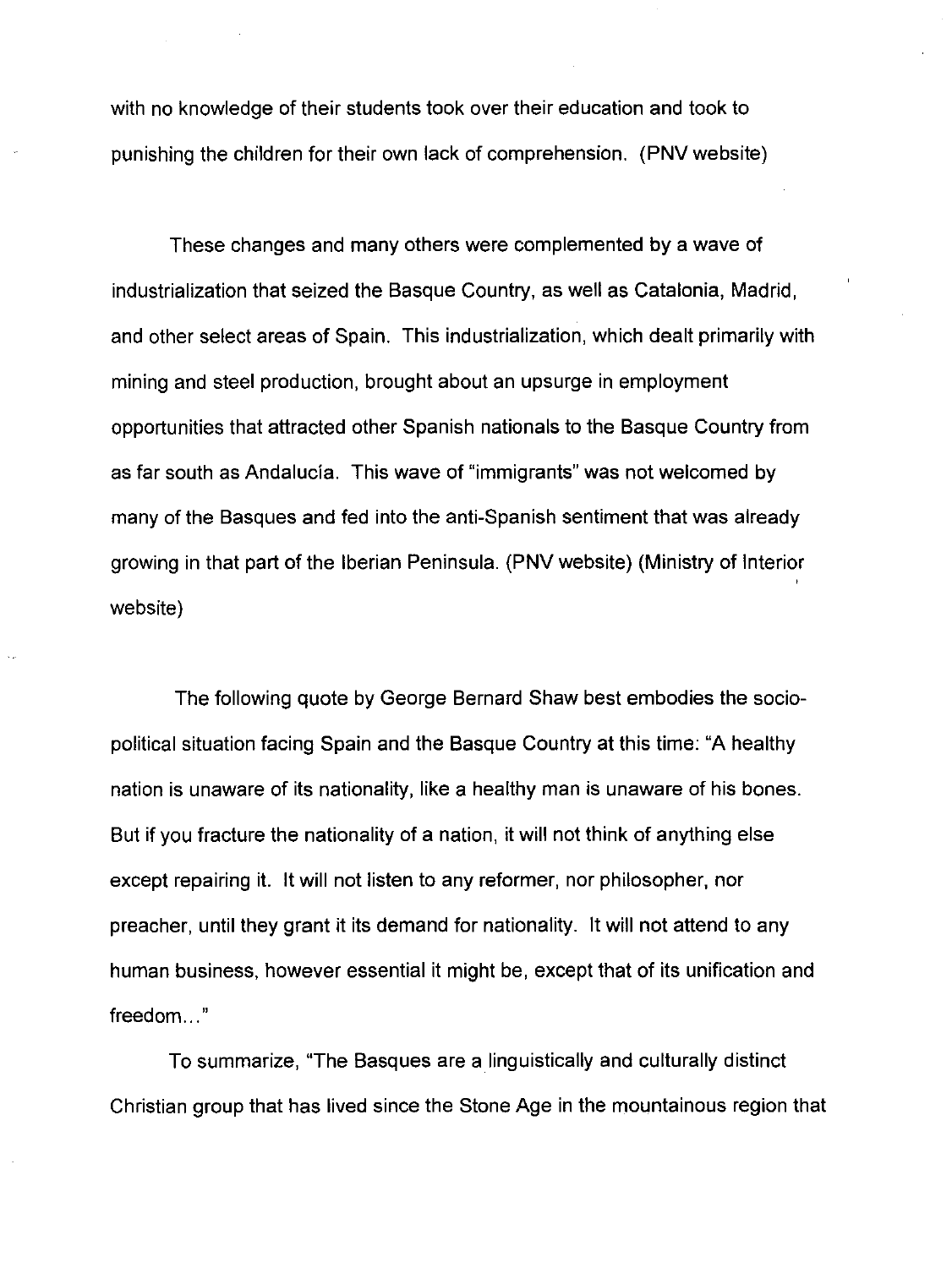straddles the border between modern-day Spain and France. The Basques have never had their own independent state, but they have enjoyed varying degrees of autonomy over the centuries under Spanish and French rule. About half of the 2.1 million residents of the three provinces that make up the autonomous Basque region speak fluent Basque or understand some of the language. Basque nationalists include other areas with smaller Basque-speaking minorities, the Spanish province of Navarre, and three departments in southwest France in their vision of a Basque homeland." (www.terrorismanswers.com)

Acclaimed scholar and professor Stanley Payne wrote, "EI Pais Vasco jamás había sido una parte << normal >> 0 << regular >> de España, como había sido Castilla, León, o La Mancha." (This roughly translates to, 'The Basque Country has never been a normal or ordinary part of Spain in the same way that Castille, Leon, or La Mancha have.') (Payne 109)

In the political realm, where such nationalism has been most prevalent since its inception in the nineteenth century, there was a central development in 1895, with the founding of "EAJ-PNV (Euzko Alderdi Jeltzalea)", or "EI Partido Nacionalista Vasco". In English, this title translates to the Basque Nationalist Party, and its founder, Sabino de Arana, was among the inciters of early Basque nationalism in Bilbao, Basque Country.

The Basque Nationalist Party, or the PNV, as it will be referred to from now on, served as a way of merging the various approaches to Basque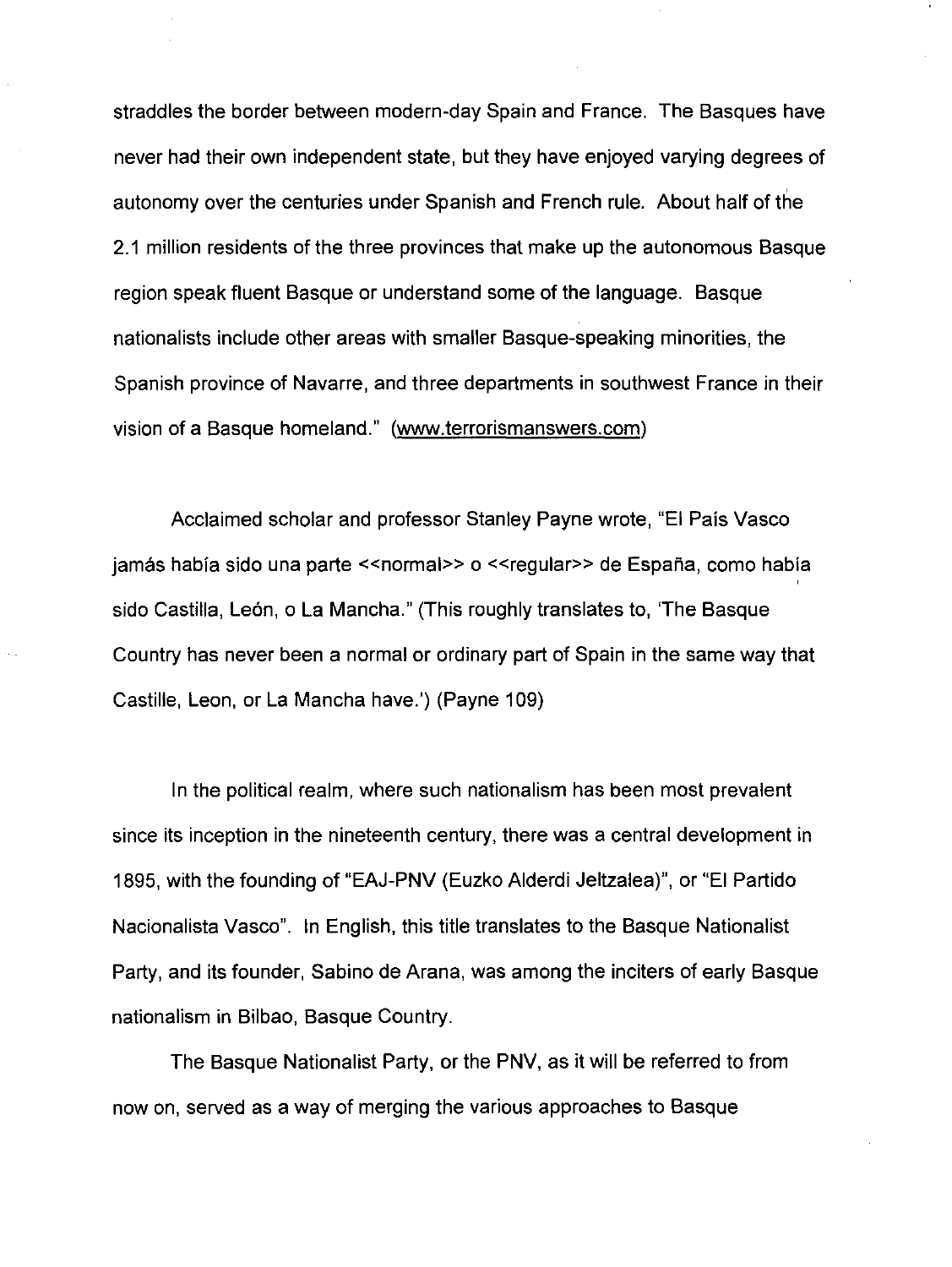nationalism that were emerging during the turn of the century, particularly those more extremist viewpoints that threatened to alienate the nationalist cause from the moderates in the region. Following its inception in 1895, founder Sabino de Arana was able to cultivate enough popular support for the Basque Nationalist Party to extend its presence to all Basque territories. According to the PNV website, Arana was "influenced by the formulation of the principle of nationalities in Italy and by the creation of the German State," and Stanley Payne cites that "Sabino de Arana y Goiri, el creador de la idealogia nacionalista vasca, y el fundador del movimiento, fue al tiempo producto del tradicionalismo y de la industralizaci6n." (Arana, the creator of the Basque nationalist ideology and founder of the movement, was at the same time a product of both traditionalism and industrialization.) (Payne 111)

Over time, the PNV grew to encompass not only political problems but also social and cultural concerns. Since the death of Arana in the 1920s, other organizations like the ELAISOV, a Basque nationalist workers' union, and the "batzokis" (centers where members could organize events) helped drive the PNV's ideology into perpetuity and allow the Party to be the foremost political presence in Basque Country. However, it must be noted that, unlike in earlier times when the Basques went virtually unaffected by the problems occurring elsewhere in Spain, the power struggle between those of the Second Spanish Republic and the impending Franco regime directly and violently impacted the PNV and the Basque people. One well-known example is the bombing of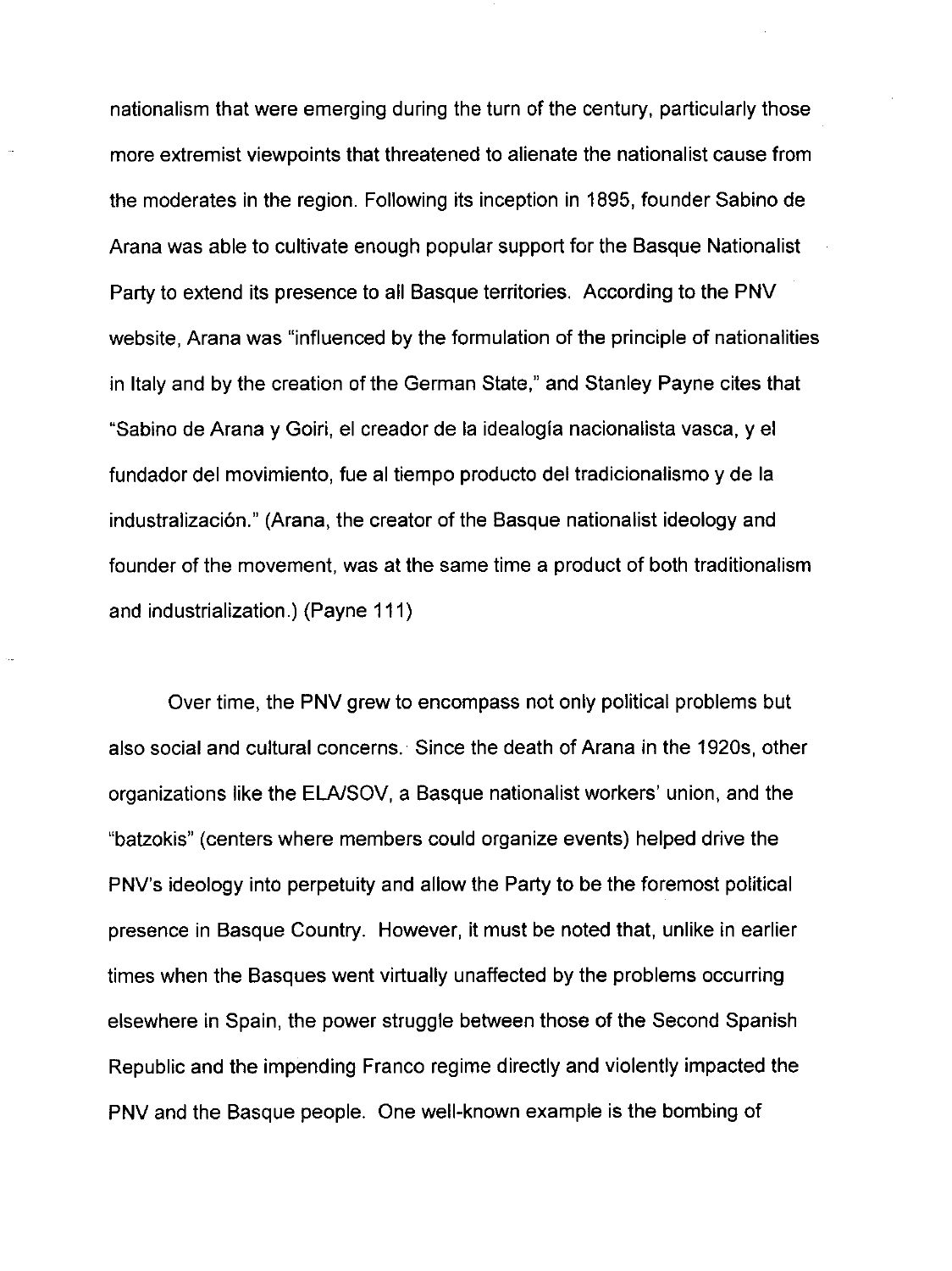Gernika, a small town in Basque Country, by Nazi airplanes who were allied with Franco; it was an event that became a tragic symbol of the effects of war, hence Picasso's famous painting, "Guernica". The PNV website goes on to cite "persecution and indiscriminate slaughter" as some of the offense committed by the rebels (those who sided with General Franco) during the 1930s.

The authors of the site (who remain nameless) go on to mention that the resistance to the Francoists came in the form of a leader named Jose Antonio Aguirre, who incited an extremist form of nationalism in the Basques, particularly those who had been exiled during the civil war. "A new period of uncertainty opened up before the PNV. It had previously lived through 'clandestinity' and persecution, but now the greater part of the nationality organization structure had to be set up outside Euskadi [Basque land]."

(PNV website)

As time progressed, the PNV restructured itself to reflect the changes that were occurring in and around the Basque Country. The PNV site quotes the socalled "Resistance" as the "incipient, clandestine network for the PNV in the Iberian Peninsula" arranged by Basque nationalists during this uncertain time.

After the civil war that left Spain in shambles came to and end on 1939, this now-underground Basque nationalism prompted more and more Basques to join the PNV, with the intention to fight against the new Francoist regime. Some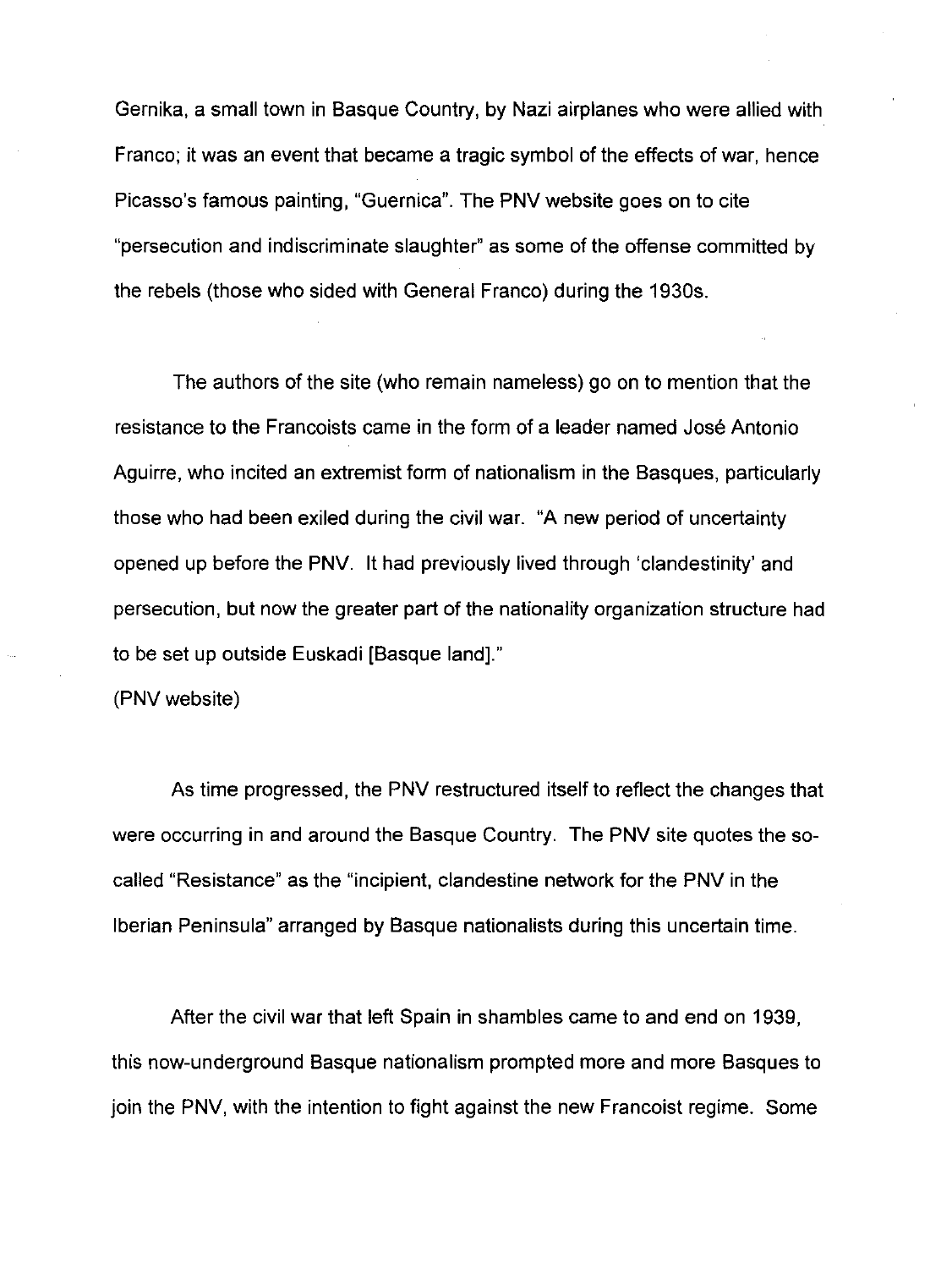were more fanatic than others, and those extremists within the ranks soon manifested themselves in the form of "E.T.A.". (PNV website)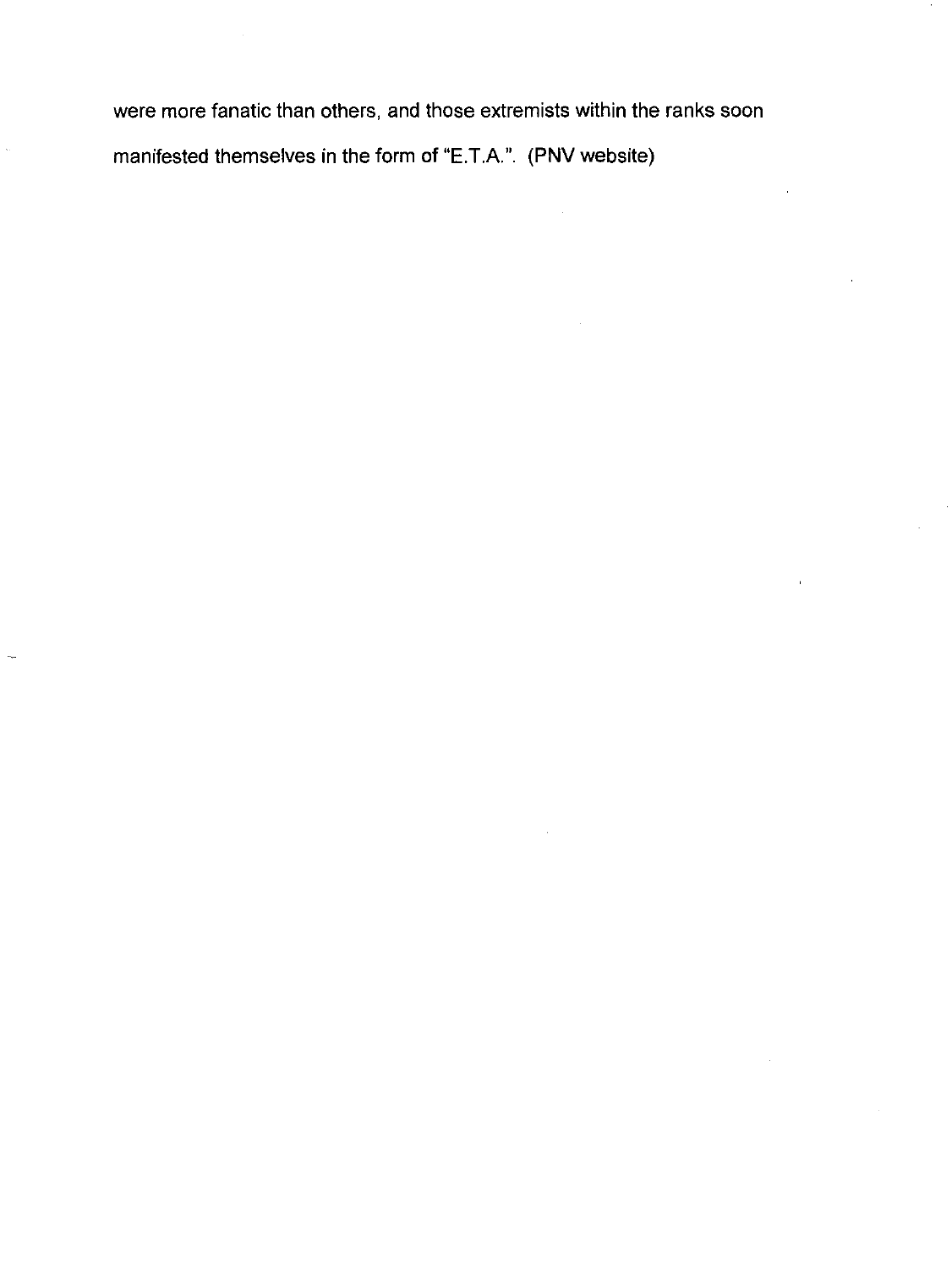ETA, or Euzkadi ta Askatasuna, translates to "Basque Fatherland and Liberty" in English. Organized in 1959, this group of radical separatists was founded with the aim of creating an independent homeland in Spain's Basque region and uses terrorism as a primary method of working towards that goal. Vaguely Marxist in nature, ETA had its origin in a nationalist group, EKIN, formed as a result of the moderate actions of the Partido Nacionalista Vasco (PNV, Basque Nationalist Party) during the Franco regime. EKIN was founded by young activists from Bizkaia and Gipuzkao, in Pais Vasco, or Basque Country, who felt that the PNV was not acting energetically enough to advance the Basque cause. (International Policy Institute of Counter-Terrorism website)

According to the ICT, ETA's present demands include self-determination for the Basque homeland, or Euskadi, the integration of the Navarre region into said homeland, and the shifting of currently incarcerated ETA activists so that they may serve their sentences in the Basque region. These demands have yet to be met, and the Spanish government, lead by the conservative Popular Party, headed until the recent 2004 election by Prime Minister José María Aznar, has taken a hard-line approach to dealing with ETA. In other words: no dialogue, no negotiation.

ETA's attacks, which are largely bombings, affect both military and civilian targets, but the focus has largely been individuals or places that they associate with the Spanish government. Their violent campaign began with an attempt to

ETA<sup>\</sup>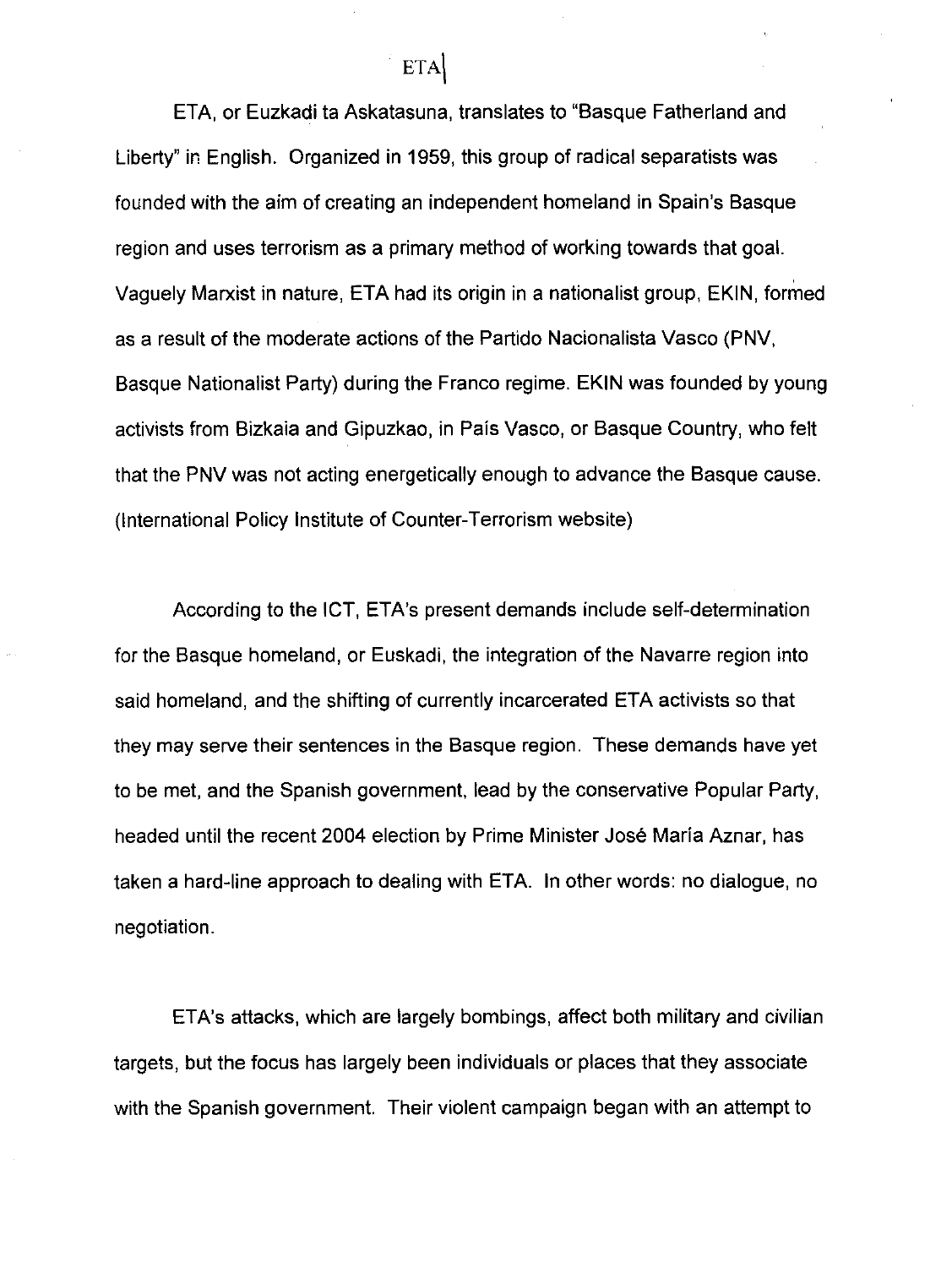derail a train carrying Civil War veterans in 1961. This plan was foiled by Spanish law enforcement, but the message was clear - ETA was willing to resort to violence, and this was reinforced by their first murder. The victim was Meliton Manzanas, a secret police chief in San Sebastian. This would be the first of many deaths attributed to ETA activity, and the victims would be both Basque and non-Basque.

In regards to the Spanish government's position on ETA's criminal status, the Ministry of the Interior's website quotes the highest Spanish court's statement on ETA:

"ETA has transformed selective murder, indiscriminate acts, kidnapping, and extortion into a daily means of imposing its ideological postulates through the threat of terror thus created. Therefore, approving subliminally, but meaningfully - the presence of arms in the political fight and the televised consecration of these as an 'argument for support' of the 'peace proposal' is considered a crime."

ETA's targets of preference are mostly national and regional officials and government buildings in Spain, but these preferences have evolved. They are responsible for the death of Franco's successor as well as numerous Basque officials, and have even targeted former Prime Minister Jose Aznar and King Juan Carlos. However, they have developed a taste for less strategic targets. In more recent times, civilians, both young and old, have been killed in ETA attacks. One of the worst attacks occurred in an HIPERCOR shopping center in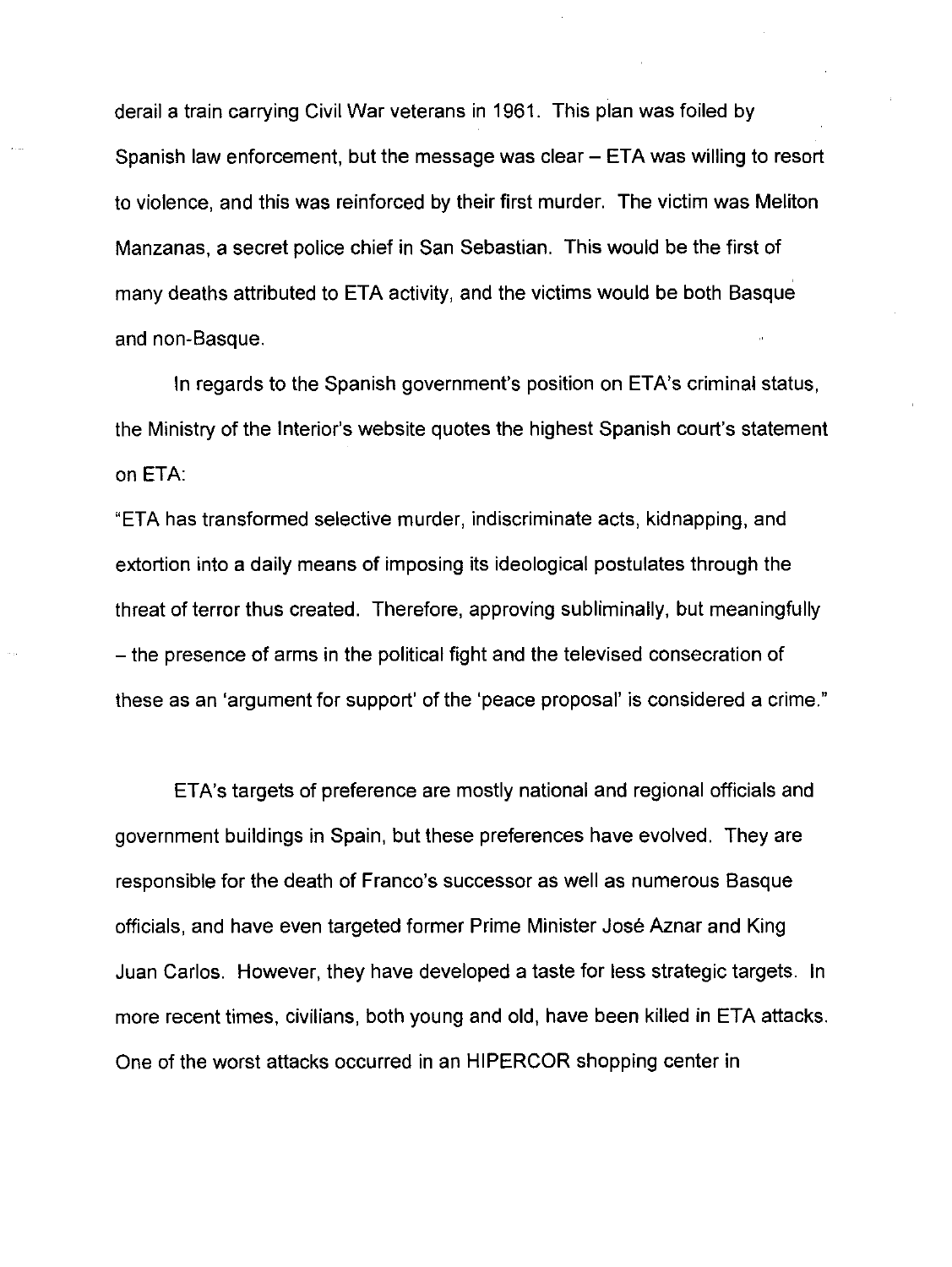Barcelona on June 19, 1987. Over 20 people were killed and more that 40 were injured. (Ministry of Interior website)

Over the past fifty years, ETA has spearheaded the underground separatist movement, with the help of similar-minded groups, and Xavier Mas De Xaxas, US correspondent for the Spanish newspaper La Vanguardia, notes that there isn't as much support for ETA as one might think. When asked, " ... how many people support [ETA]?" he answered, "Well, you really couldn't tell. But if you look at the results of the last elections [in 2000], HB and the radical nationalist movement, the one who is supporting the violence in order to gain independence, got around 200,000 votes...there are 3 million Basques, around 2 million voting, you do the math." (Mann 1)

These figures illustrate that ETA evidently does not boast of full acceptance in the Basque Region, and these sentiments are echoed even among ETA's ranks. A 1997 article in the New Statesman contains a brief conversation between the interviewer and a young couple, both of whom were members of ETA. When asked about the July 1997 murder of local Basque politician Miguel Angel Blanco, the female, Amaia, said, "I'm scared." Later in the piece, an older Basque male was quoted to have said, "I've always voted HB (Herri Batasuna), but we can't watch television pictures of all Spain in the streets night after night and remain immune. It's time to end the violence." (Lamb 1,2)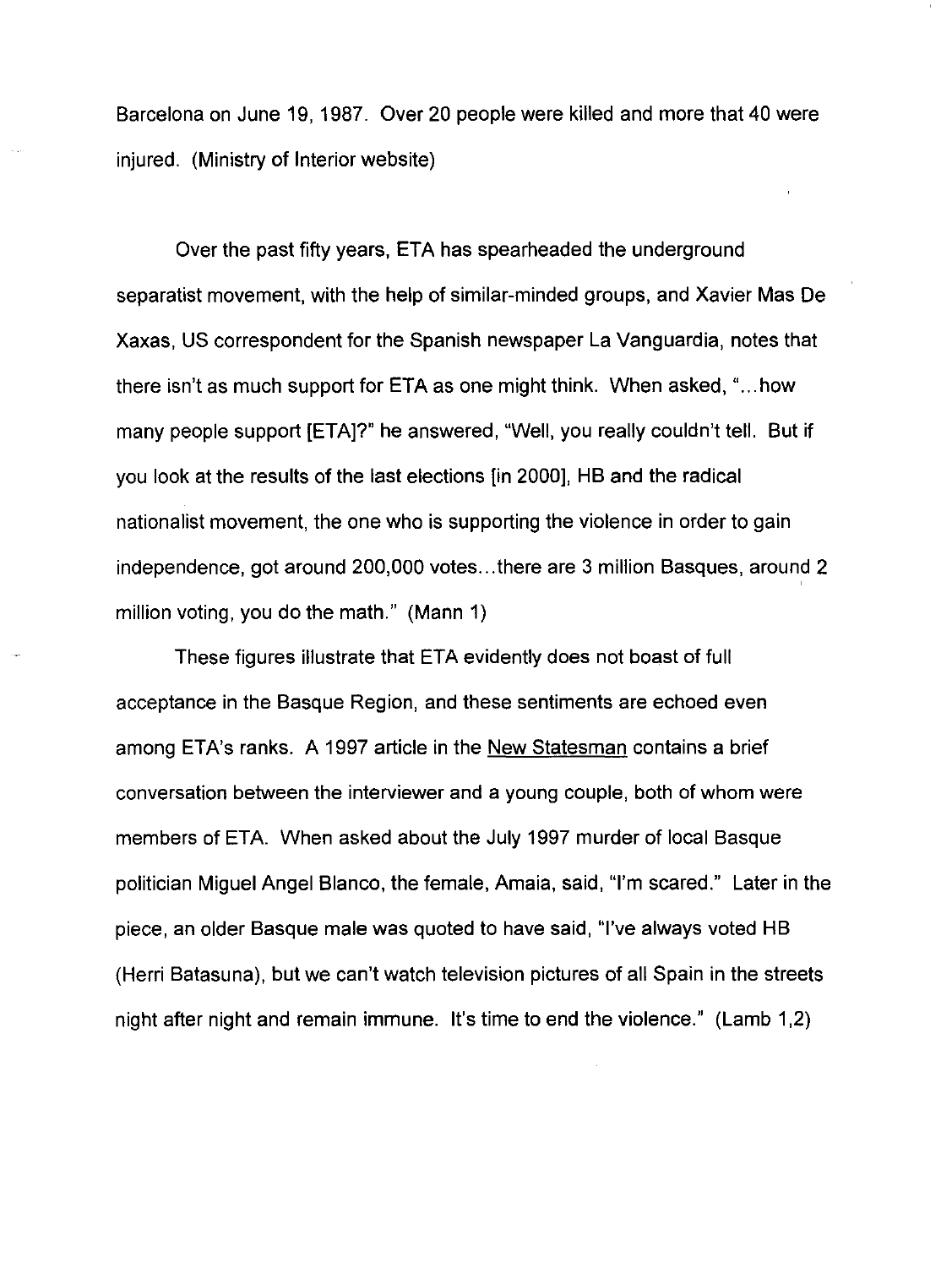One general perception of ETA is that it is a one-sided terrorist group. According to ISLAMIC ONLINE - SPAIN contributor Nawal Al-Sibaa, it is actually a multi-faceted terrorist organization that has three major sections: the legal political institution, the executive military institution, and the technical institution. Each sector has its own purpose and responsibilities, and particularly the legal political institution plays a prominent role in the unfortunate success of ETA attacks thus far.

Within the legal political aspect of ETA is the concept that ETA is represented in by a recognized political coalition founded in 1978 – Herri Batasuna<sup>iv</sup>. Many leaders of the Basque region accuse the HB radical left party of being the political wing of the armed separatists. The HB managed to win seats in the Spanish Parliament in the past, and there is a lingering presence of ETA within the Spanish government. Some of ETA's operatives have succeeded in taking advantage of the great amount of publicity to advance ETA's objectives. (Ministry of the Interior website)

Party Board member Arkotxa denied this allegation and made the following comment: "I am born somehow in this war. My sons and daughters are still in the same war, and I have two grandchildren, (and) I don't want them to be involved in this war." However, Arkotxa, when questions about what the major issues were in this 'war', criticized the government's handling of the situation by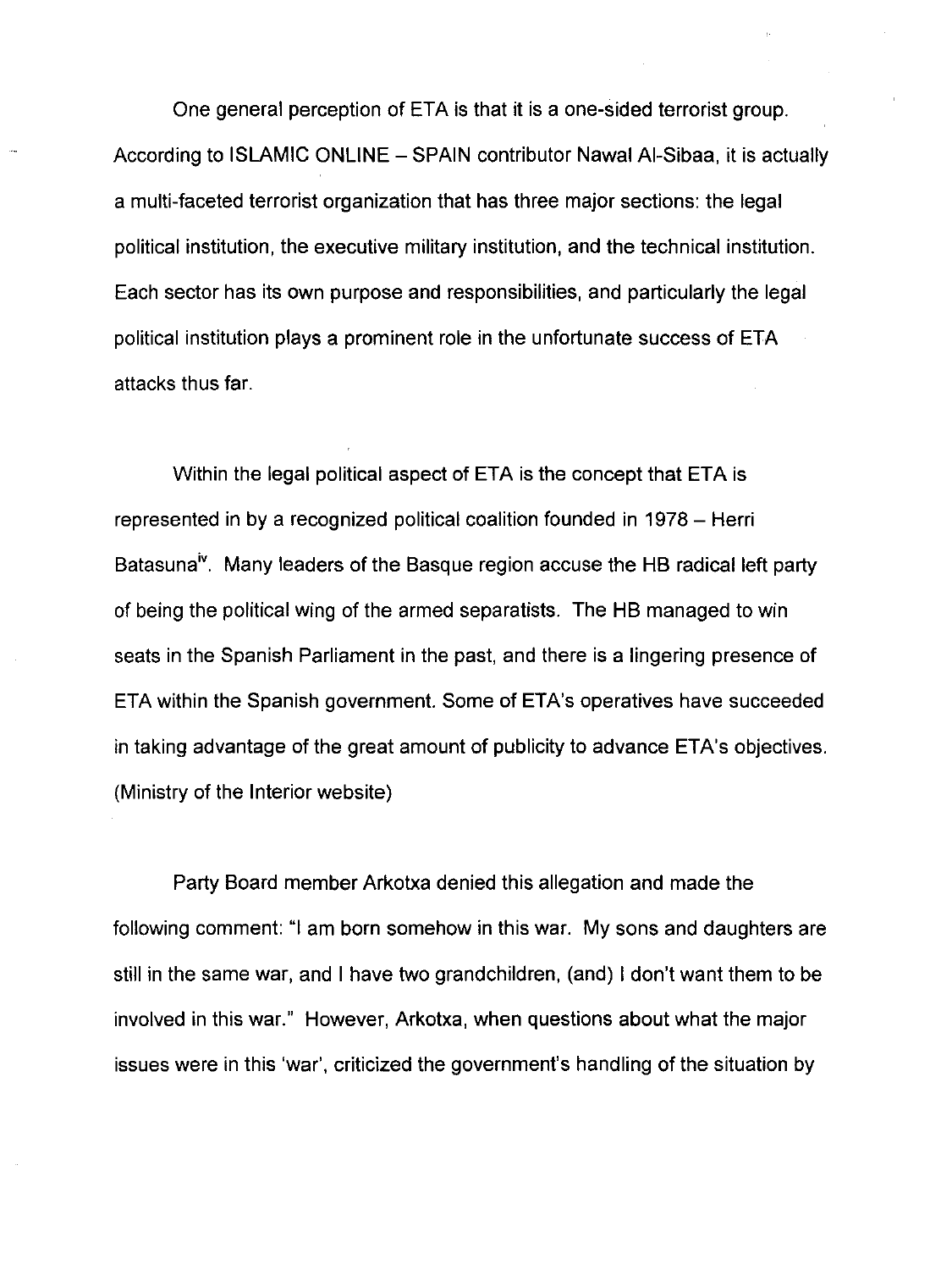saying, "If you don't go to the roots of the problem, this problem is never going to be solved. And there's going to be more killings."(Goodman 3) This odd juxtaposition of sentiments reflects the conflict felt by some active separatists. It is important to note, however, that most Basques, even the nationalists, are against terrorism in all its forms. (Mann 2)

While HB representatives sought to advance the ideals of Basque separatism, in many cases, they neither opposed nor praised ETA's terrorist activity. Furthermore, although Herri Batasuna was banned by judicial order of the Spanish government, they've had the capacity to reincarnate into differentlynamed organizations, such as Batasuna and Euskal Herritarrok. Herri Batasuna was able to play on the sympathies of the Basque people and this pseudoneutrality offered the organization a certain amount of freedom within the public arena. (AI-Sibaa 3)

Additionally, which the national government ordered HB offices in the Basque region closed, its message is still broadcast through Basque-language newspapers like Euskaldunon Egunkaria. An article in the New Statesman discusses the not-exactly-legal anti-ETA campaign launched by the government, and cites that the aforementioned newspaper has been shut down by the federal government and its owner arrested and abused while in custody. "Martxelo Otamendi, current editor of Egunkaria, told a press conference upon his release: "The treatment was merciless, brutal." (Yusuf 1) This activity demonstrates the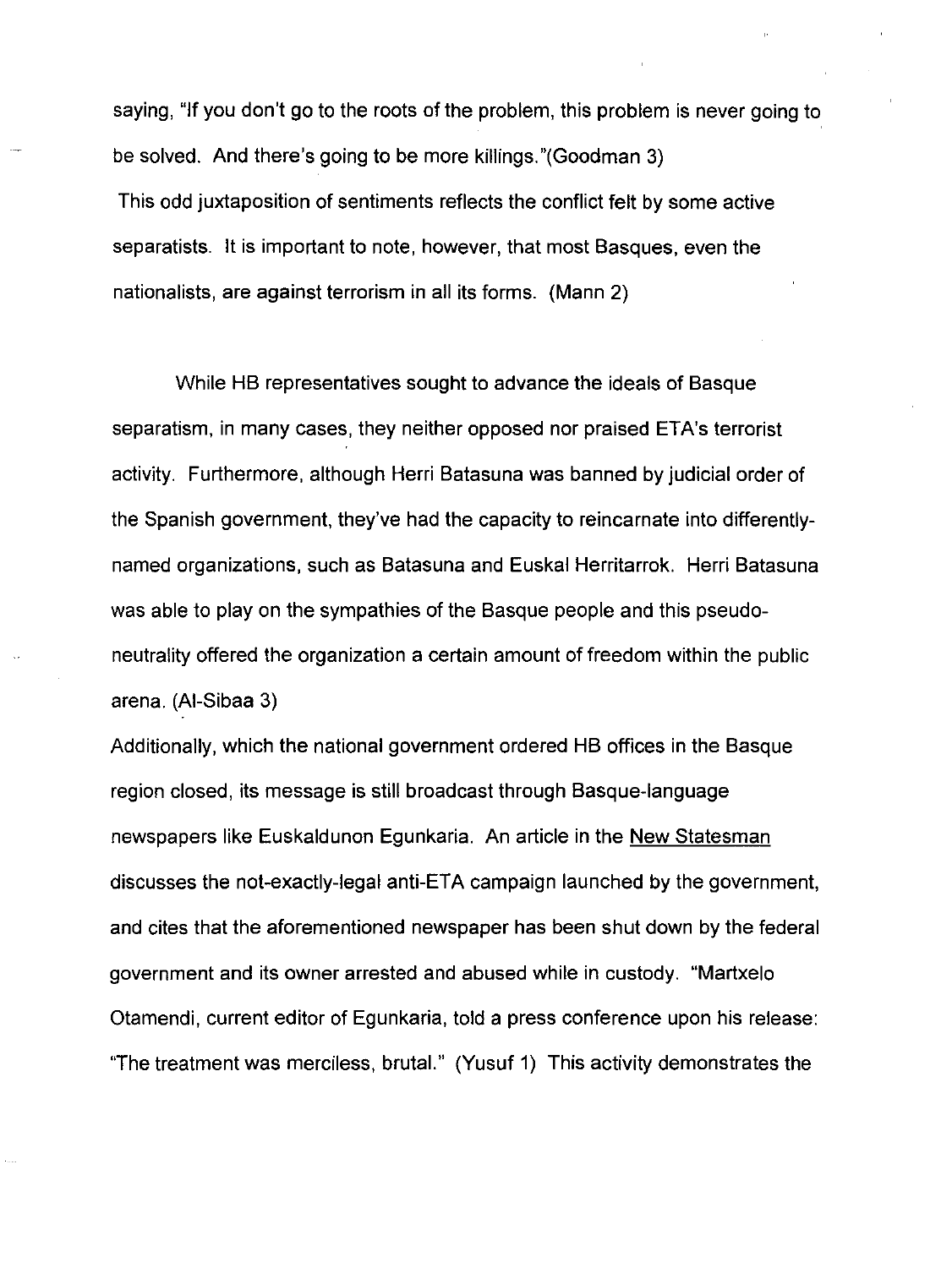lengths to which the Spanish government is willing to go in order to eliminate ETA.

The other facets of ETA consist of the technical and executive organization, which mainly deal with the formation of military-style strategy, raising funds for ETA activities (through illegal activities like bank robbery and kidnappings for ransom), and covering ETA-operatives' tracks by providing fake documents. Although this strategic planning has worked for some time now, both national and international efforts to foil these plans have taken a toll on ETA's success rate. For example, the cooperation between Spain and France, long an ETA refuge, has helped in the detainment of several operatives. Furthermore, there are the judicial rulings of the Spanish Parliament that limit the activity of Herri Batasuna-like groups.

Since September  $11^{th}$ , ETA has been "quieter than usual," but experts say that this is not because of any moral epiphany that ETA has had, but rather, because of increased pressure from Spanish law enforcement. However, the Spanish government has not always played by the rules. A secret organization called GAL was formed by the senior security men in the government. It carries out terrorist acts against ETA and although there have been outward attempts at cleansing governments of such corruption in the 1990's, there is still a certain population that believes in fighting 'fire with fire.' (AI-Sibaa 4)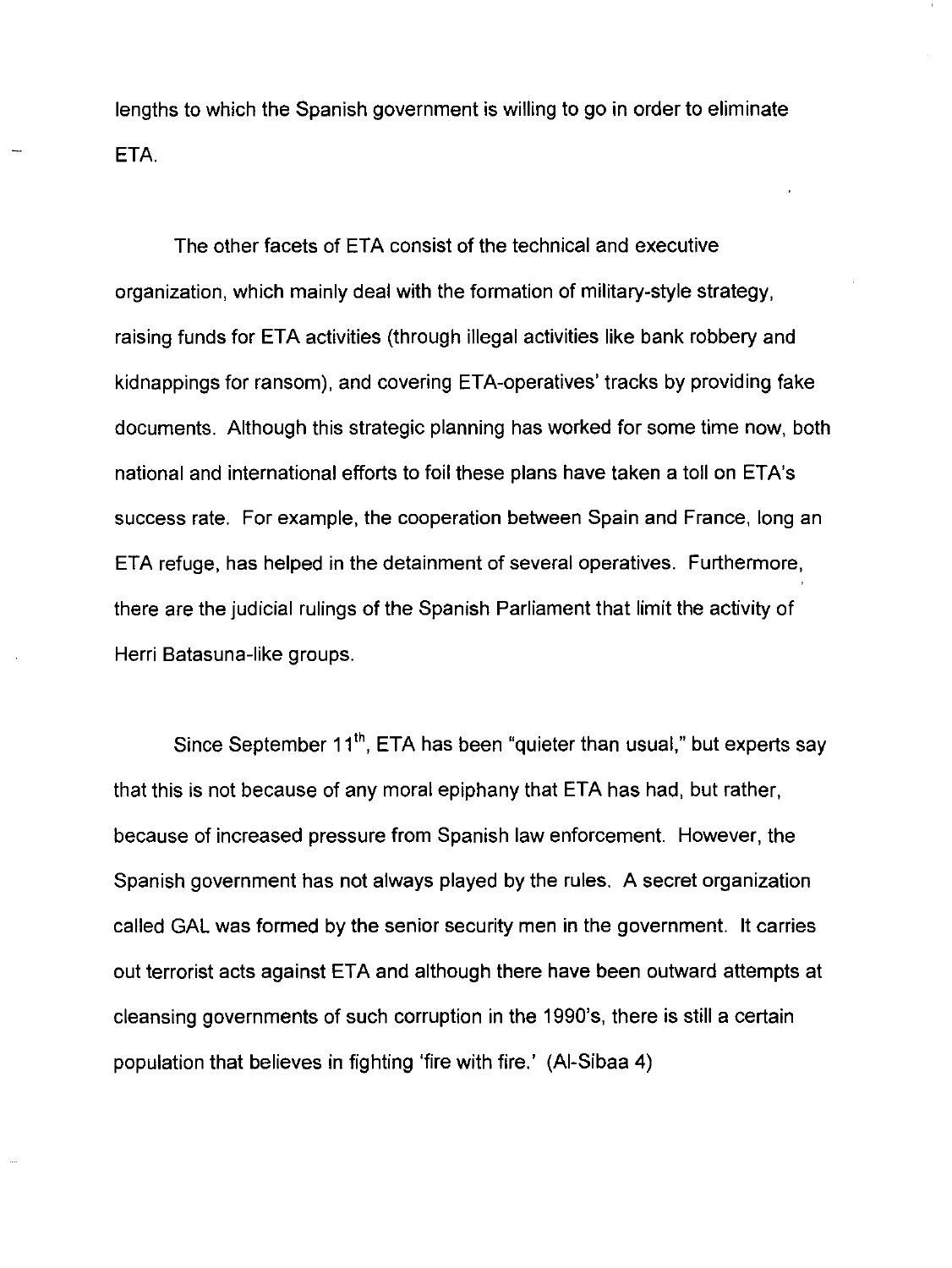The problem of separatism is not unique to Spain, as can be seen in ETA's similarity to groups like the IRA (Irish Republican Army) in Ireland. The Basques have taken their cues from the Irish experience, and outwardly,even their organizational structure seems the same – ETA had Herri Batasuna, IRA has/had Sinn Fein, their political arm. Also, when the IRA declared a cease-fire in 1994, ETA followed suit in 1998, although their truce did not hold; ETA broke the cease-fire only fourteen months later. It's interesting to note the comment of Spanish historian Anthony Gooch, of the London School of Economics: "The Basques take what they like of the Irish experience ... and they leave what [they] don't like, so they're very selective ... so you can't say Basques have followed the Sinn Fein model or ETA has followed the IRA modeL" (Daniels 1) Historian J.L Sullivan points out that although "both [IRA and ETA] grew out of a deeply Catholic culture in societies deeply divided into rival communities ... the greatest difference between ETA and the IRA arises from the nature of the ethnic groups upon which they are based." He sites that ETA draws its support from a much more privileged community than does that IRA. (Sullivan 278)

When Sinn Fein reached a turning point in terms of negotiations with the British government, it seemed as though the IRA was getting what they wanted, but ETA wasn't. It is important to understand that while British Prime Minister Tony Blair's strategy was related to more open-dialogue, Spanish Former Prime Minister Jose Aznar's prerogative was to limit any dialogue with the Basque government, and open dialogue with ETA was not an option. His hard-line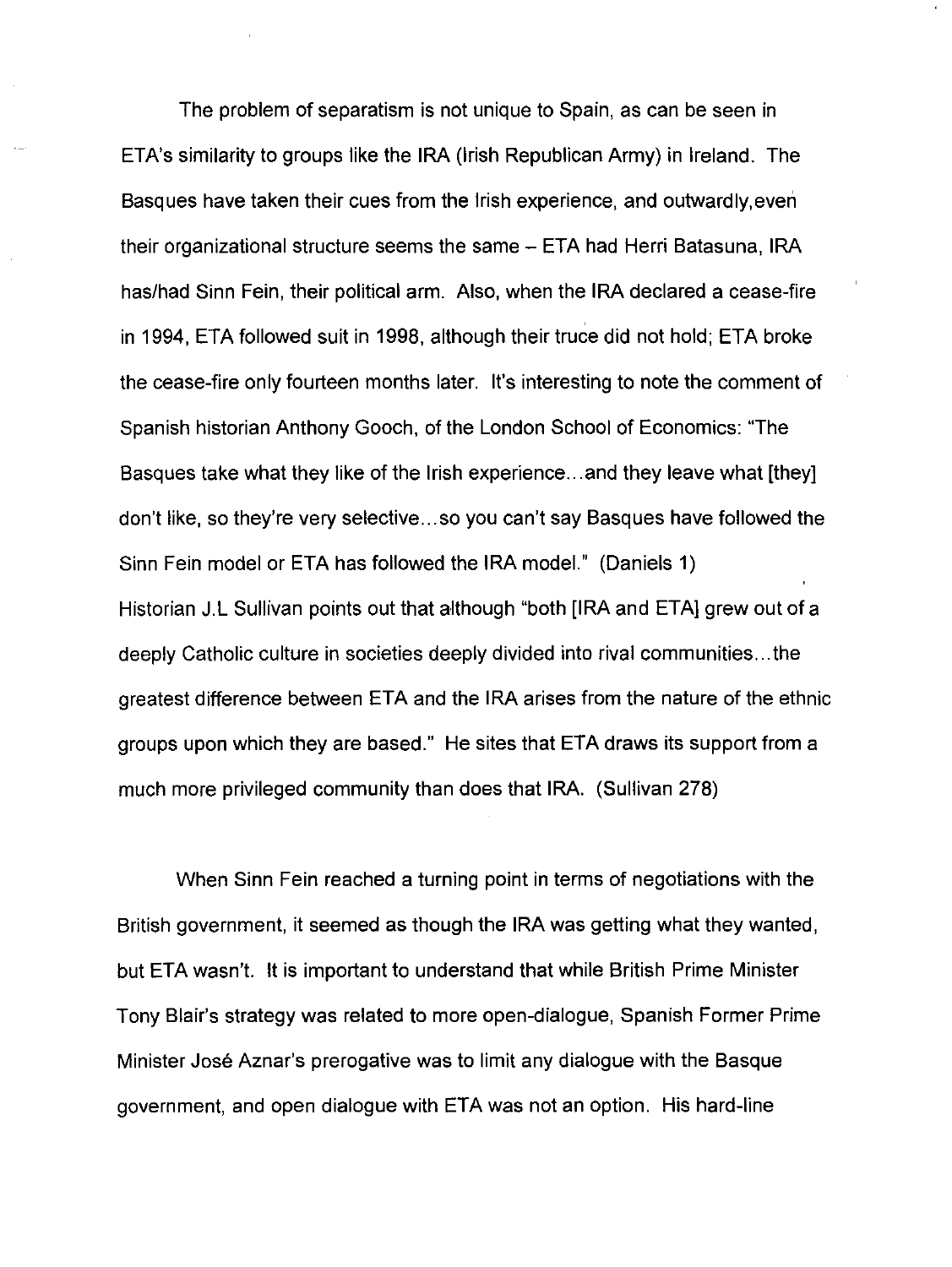approach was a slap in the face to many Basque separatists, and many took this to be a sign of the irreconcilability of the conflict. "The IRA had been their (ETA's) big brother in terms of ideology ... now they feel really isolated." (Richburg 2)

Such comparisons are inevitable, given that ETA activity has gained international attention. ETA's activity, which over that past forty-six years has yielded over eight-hundred deaths and thousands of surviving victims, has garnered world-wide criticism, and resulted in the branding of ETA as a criminal organization by several international political entities, including the United Nations and the European Union. This global notoriety was long in coming, but useful in securing international cooperation with the Spanish government in arresting ETA operatives and dismantling future terrorist attacks. For example, the Council on Foreign Relations cites that following the September 11 attacks in New York City, the United States and the European Union froze ETA assets. However, some ETA rebels are known to have trained in terrorist havens such as Algeria, Libya, Lebanon, and Nicaragua. Cuba and several South American countries have also been known to harbor ETA fugitives.

Ever since the bombings that took place on March 11, 2004 in Madrid, which Spaniards have dubbed "11-M", ETA's current state of affairs remains in turmoil. Already, thanks in part to the Spanish government's anti-terrorist activities, ETA has been weakened, and the immediate reaction was to blame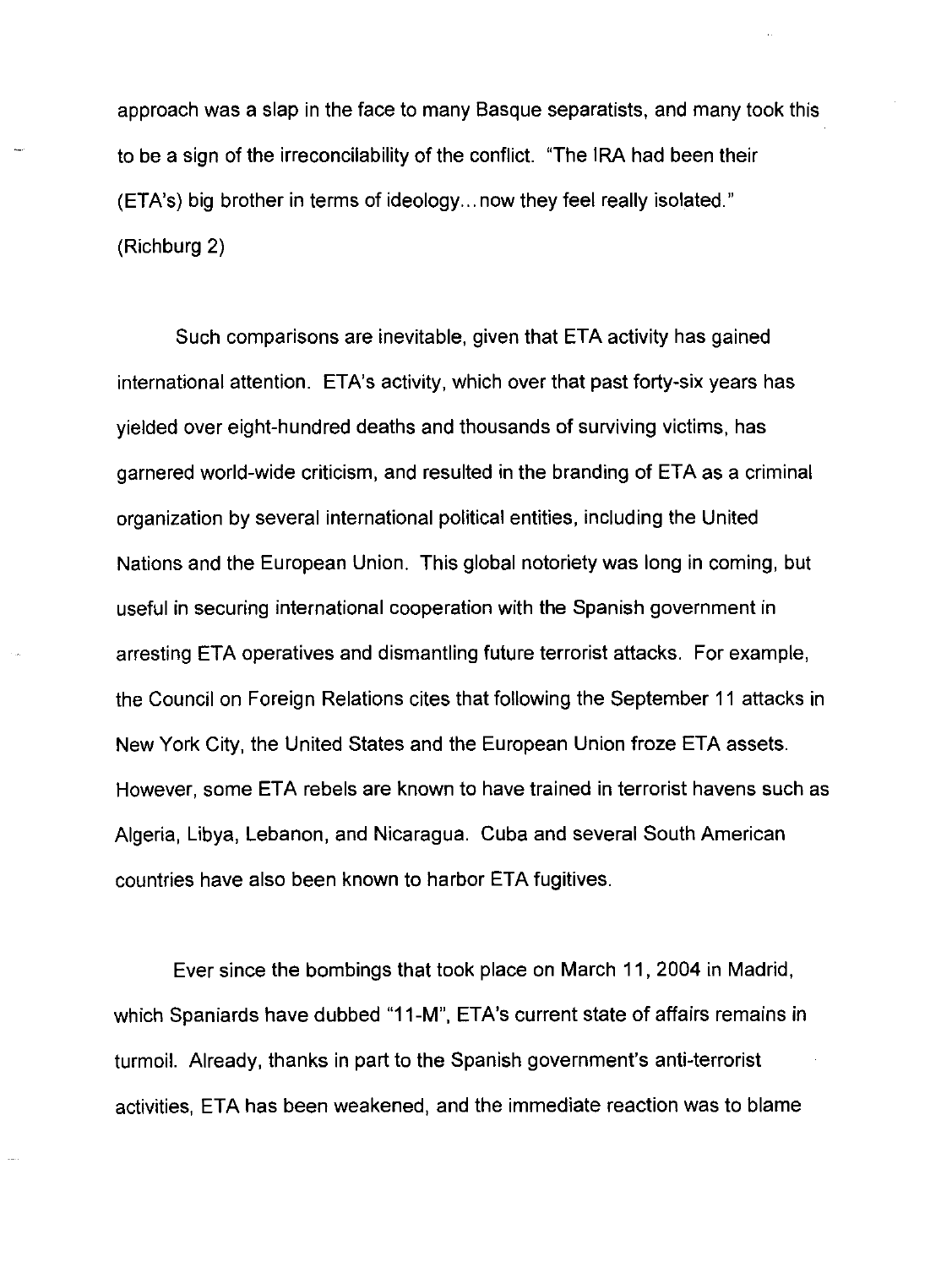them for the 11-M happenings, although later evidence showed that the act was perpetrated by Islamic extremists, namely AI-Qaeda. (Goodspeed 1, 3)

According to an article by the Europa Press written exactly one month after the Madrid bombings, ETA was very much affected by said events, and Josu Erkoreka of the PNV remarked that 'this is an excellent moment for ETA to lay down their arms.' He went on to say, however, that the Basque government would not enter in any anti-terrorist pact with the Spanish government because it went against Basque nationalist interests. (Europa Press 1)

By the same token, it was reported by BBC News on April 11, 2004 that the banned political party Batasuna<sup>y</sup> wanted to start talks with the new Spanish government, led by Jose Luis Rodriguez Zapatero, of PSOE (Socialist Party). Batasuna leader said to Deia newspaper, "Their [Zapatero's government] latest statements, taking a clear position towards the new government of Spain to sit down and talk, point in that direction."

Note: While there were rumors of a possible truce by ETA, there is no hard evidence as of yet to support said rumors.

To conclude, ETA is an organization that has proved capable of violence, but seems to fervently believe to be an almost sacred cause – to free the Basque Country from the control of Spain. Through extensive research and after talking to numerous Spaniards in a series of informal conversations, I have found that about ninety percent of Spaniards want an end to the violence that ETA has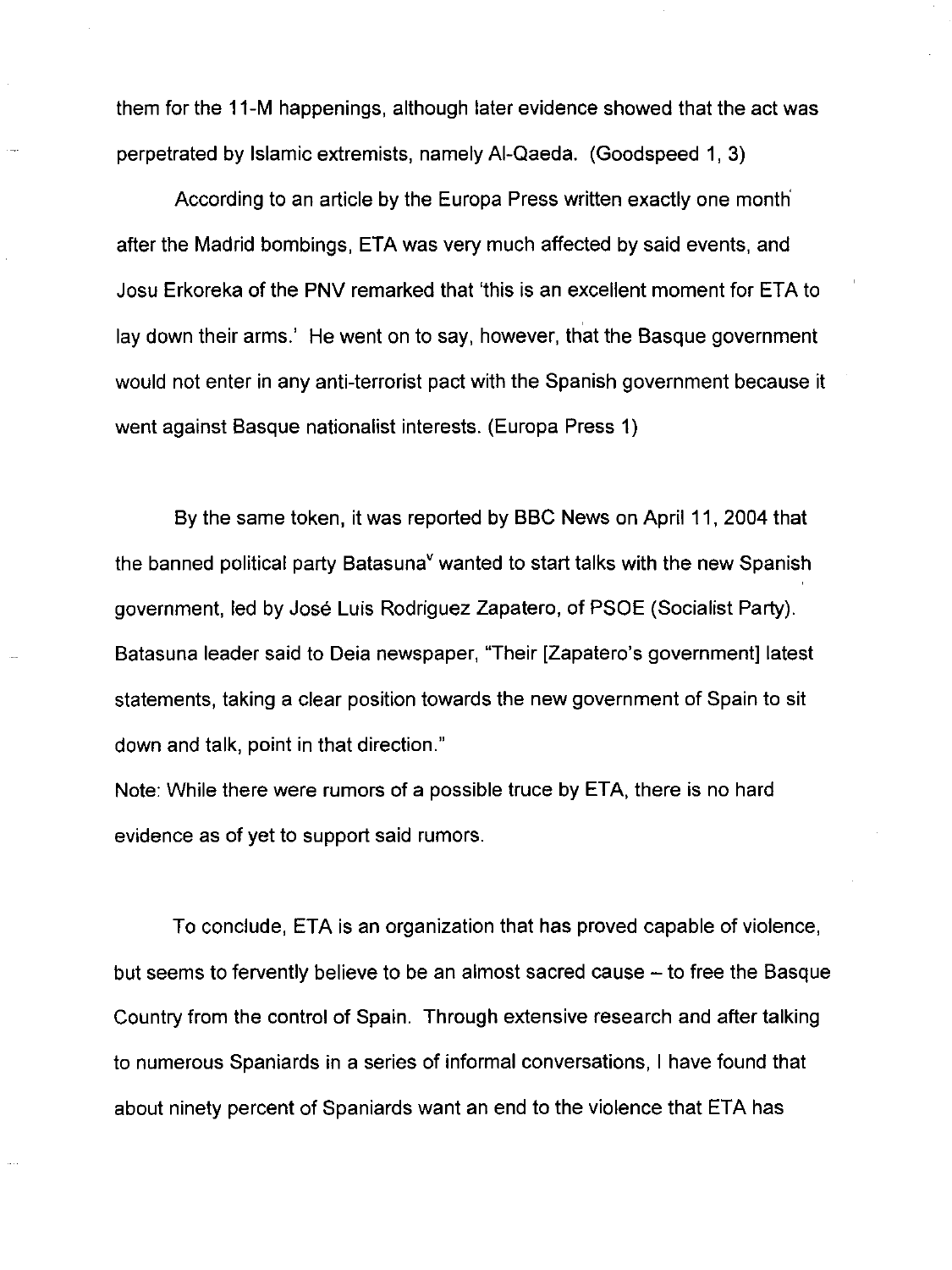brought upon the nation for the past five decades. While some may agree with the nationalism behind the terrorism, one of the most prevalent reasons for opposing the secession of the Basque Country is simply the domino-effect theory - once one section of Spain breaks away, others will follow. (Please note that separatist movements also exist within Spain, in Cataluna, Galicia, and Canarias.)

While I do not feel myself to be sufficiently knowledgeable on Spanish life and politics to judge whether the Basque Country should be independent, I do agree with the majority of Spaniards that ETA is not the way to do it. The fact that ETA has resorted to violence in order to get the Spanish government's attention does, however, demonstrate the fallibility of the past government's nodialogue strategy. If in fact ETA wants to follow the model of the IRA, and if in fact the Spanish government wants at least the possibility of yielding a similar result to that of Sinn Fein's negotiations with the British government. then it is imperative that the lines of communication remain open. This is not to say that there ought to be immediate concessions on the part of the government either, but I feel that to cut off communication with the Basque government, be they nationalist or not, is an error that has perpetuated the terrorism activities for some time. With the new administration that has come into power in Spain this year, it will be interesting to see how the government's strategy will change towards an already weakened ETA and a harried PNV.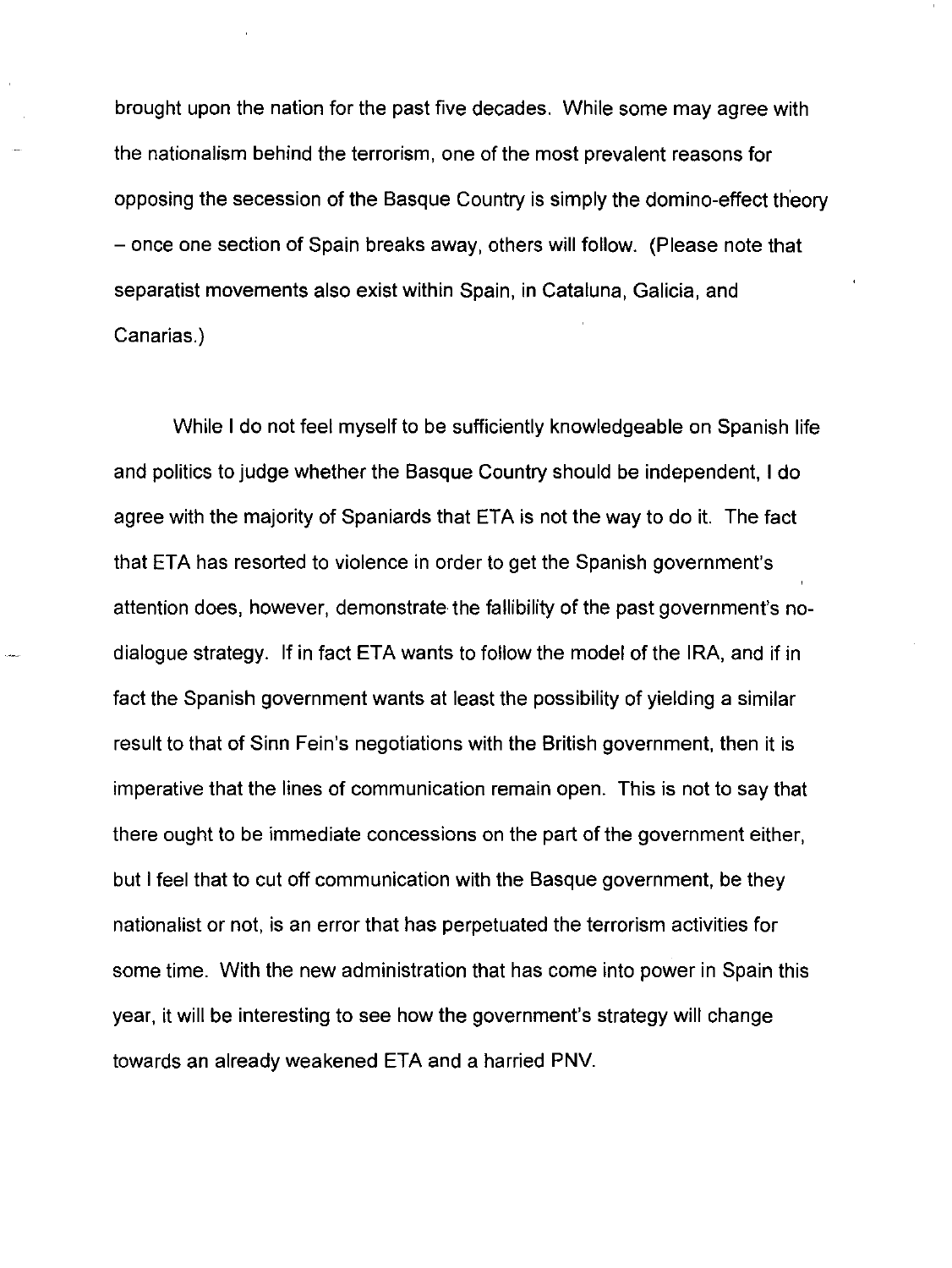$\mathbf{u}$  The Carlists were later renamed the "Traditionalists" for their penchant for a traditional, authoritarian government structure and adherence to "los Fueros", the Catholic religion, and an agrarian existence.

iv In English, Herri Batasuna translates to "People Unity."

v Correspondents say that Batasuna has renamed itself the Patriotic Socialists.

i Such laws were imposed upon each reigning monarch, even to the point of making the new king or queen swear to respect the existing Fueros upon assuming power.

<sup>&</sup>lt;sup>ii</sup> The Carlist Wars occurred between the Carlists, those who wanted the heir to the Spanish throne to be a descendent of "Los Habsburgos", the Hapsburgs, and those who wanted the new dynasty "Los Borbones", the Bourbons, to inherit the throne.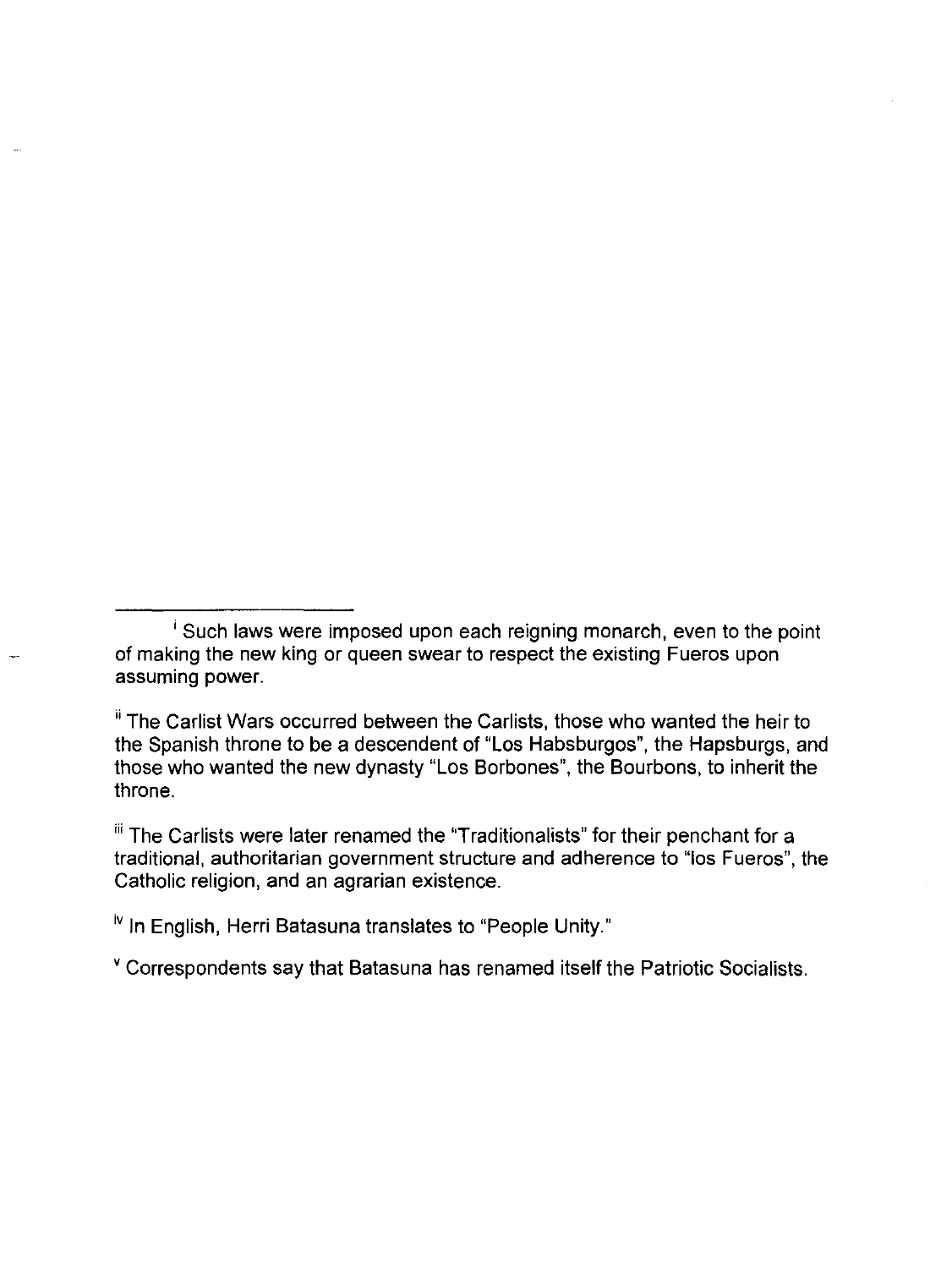## WORKS CITED

"2002 Patterns of Global Terrorism: Spain." US Embassy to Spain, website. http://www.embusa.es/terrorspainen.html May 2003.

AI-Sibaa, Nawal. "ETA Terrorism: Problem of a State and Dilemma of a Nation." Islam Online - Spain, 1999.

"Basque Homeland and Freedom (ETA)." International Policy Institute for Counter-Terrorism. <http://www.ict.org.iI/> 2004.

Council of Foreign Relations. "Terrorism: Questions and Answers - Who is ETA?" <http://www.terrorismanswers.com> 2002.

Daniels, Allison. "Comparison Between IRA and ETA." CNN News Report. <http://www.cnn.com>

"ETA (Overview)." Spanish Ministry of the Interior, website.

<http://www.mir.es/oris/infoeta/indexin.htm> April 2004.

"ETA Ready to Announce Ceasefire." BBC News: <http://news.bbc.co.uk> April 2004.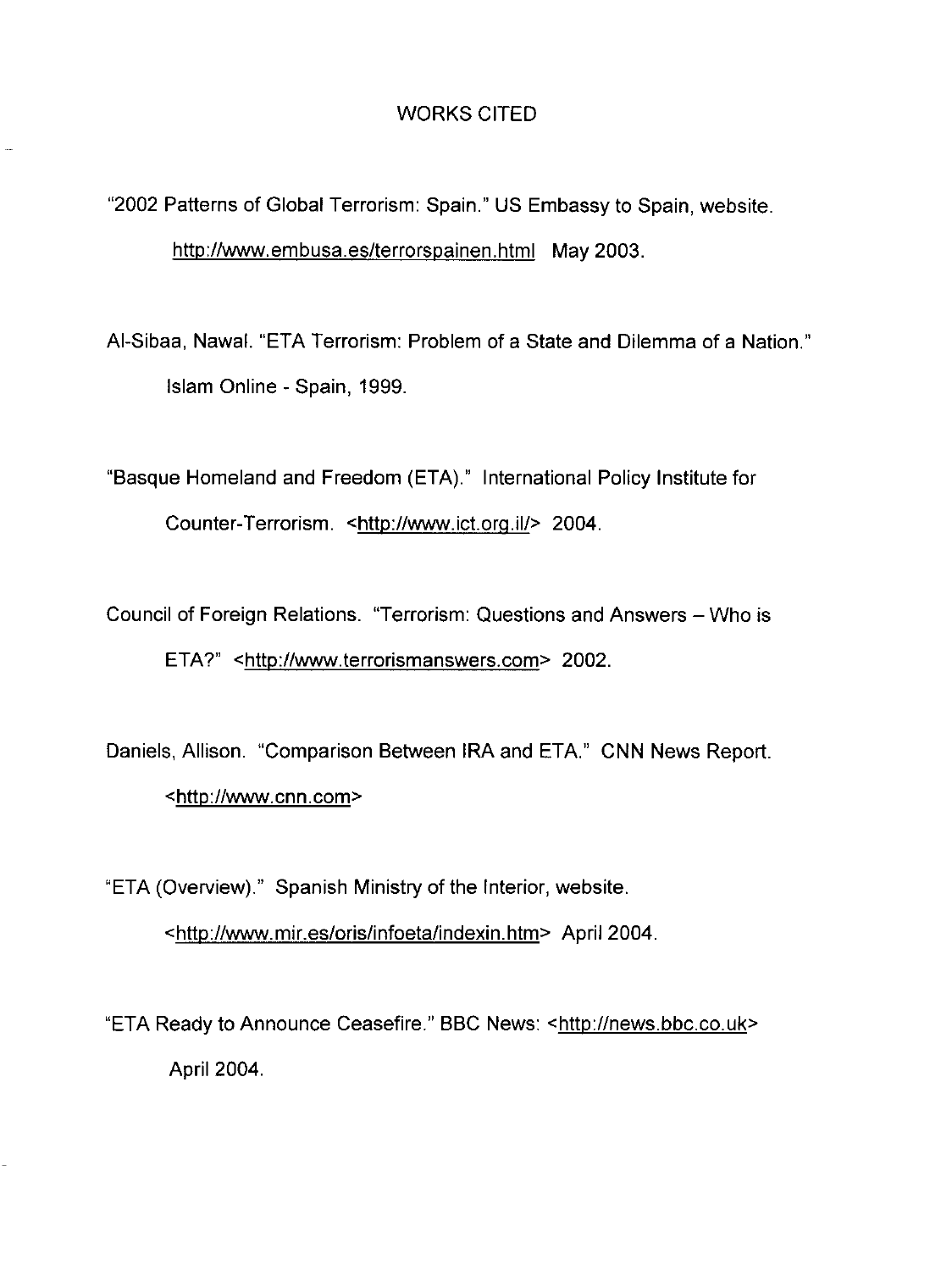"ETA: The 'mother' of separatist terrorism." Executive Intelligence Review. <http://www.larouchepub.com/other/1995/2246 eta.html> Nov. 1995.

Goodman, AI. "Basque Question: Spain's Most Pressing Problem." CNN News Report. <http://www.cnn.com> April 2004.

Goodspeed, Peter. "ETA synonymous with slaughter ... " National Post (Canada) 12 March 2004. A 10.

Lamb, Christina. "ETA's Latest Atrocity..." New Statesman. 25 July 1997.

Mann, Jonathan. "Q & A on the Basque Conflict with Xavier Mas De Xamas." CNN News Report. < http://www.cnn.com/2001/WORLD/europe/ 01/24/basque.insighUindex.html> Jan. 2001.

Niceza, Isidoro. "Ortegui, convencido de que ETA quiere dejar ya el terrorismo." Editorial Prensa Asturiana, 11 April 2004.

Payne, Stanley G. Basque Nationalism. Reno, Nevada: University of Nevada Press, 1975.

Partido Nacionalista Vasco (Basque Nationalist Party) website.

<http://www.eaj-pnv.com> Last updated 2004.